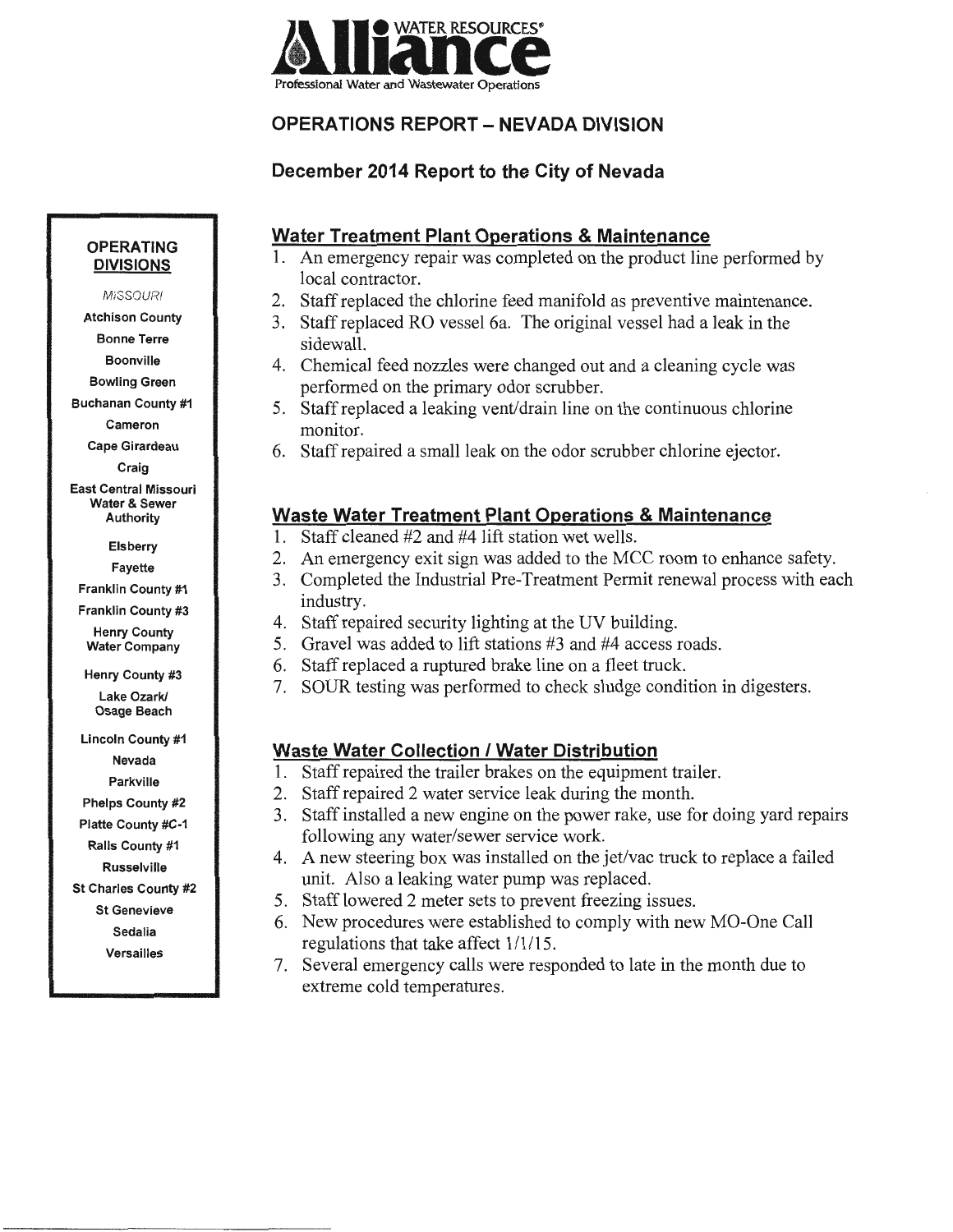

# **Recommendations**

1. Change language of City code Sec. 40-4 and 40-11 to minimize possible liability. Responsibility should be from the water main to the first point of shut off, whether it is a corporate shut off (curb stop) or inside the meter box.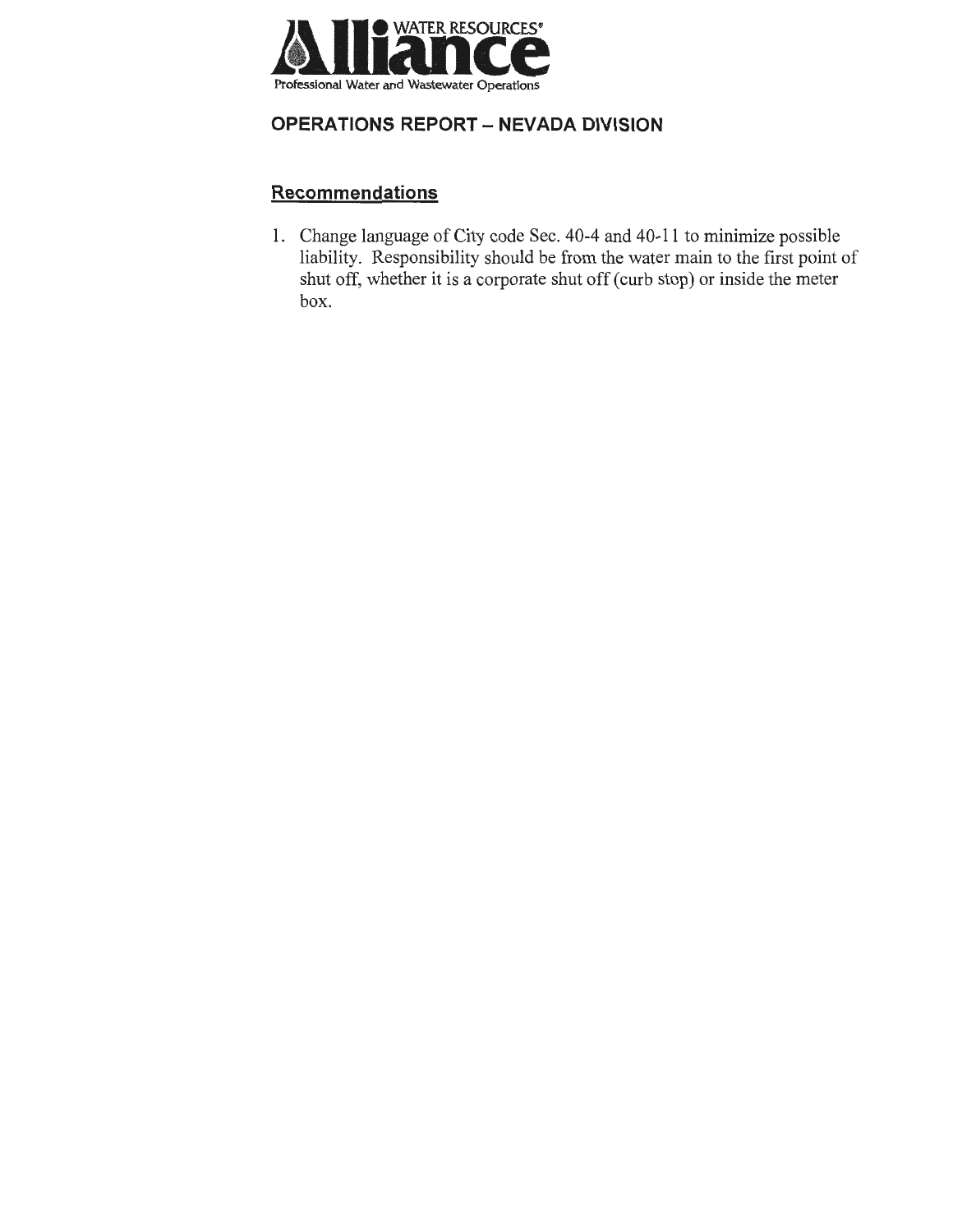

# WATER TREATMENT PLANT PERFORMANCE

### 4 Log Sampling

| Parameter             | <b>Monthly Average</b> |
|-----------------------|------------------------|
| pΗ                    |                        |
| Temperature           | 1 Q G                  |
| Lowest $Cl2$ residual |                        |

### **Bacteriological Results**

| Date     | <b>Results (Absent or Present)</b> |
|----------|------------------------------------|
| 12/9/14  |                                    |
| 12/23/14 |                                    |

#### Flow Totals (Million Gallons per Day)

| <b>Meter</b> | <b>Average Daily Flow</b> | <b>Total Monthly Flow</b> |
|--------------|---------------------------|---------------------------|
| Feed         | $0.69$ MGD                | 21.26 MG                  |
| Product      | $0.50$ MGD                | 15.47 MG                  |
| Blend        | $0.19$ MGD                | 5.86 MG                   |
| <b>Brine</b> | $0.19$ MGD                | 5.89 MG                   |
| Distribution | $0.72 \text{ MGD}$        | 22.18 MG                  |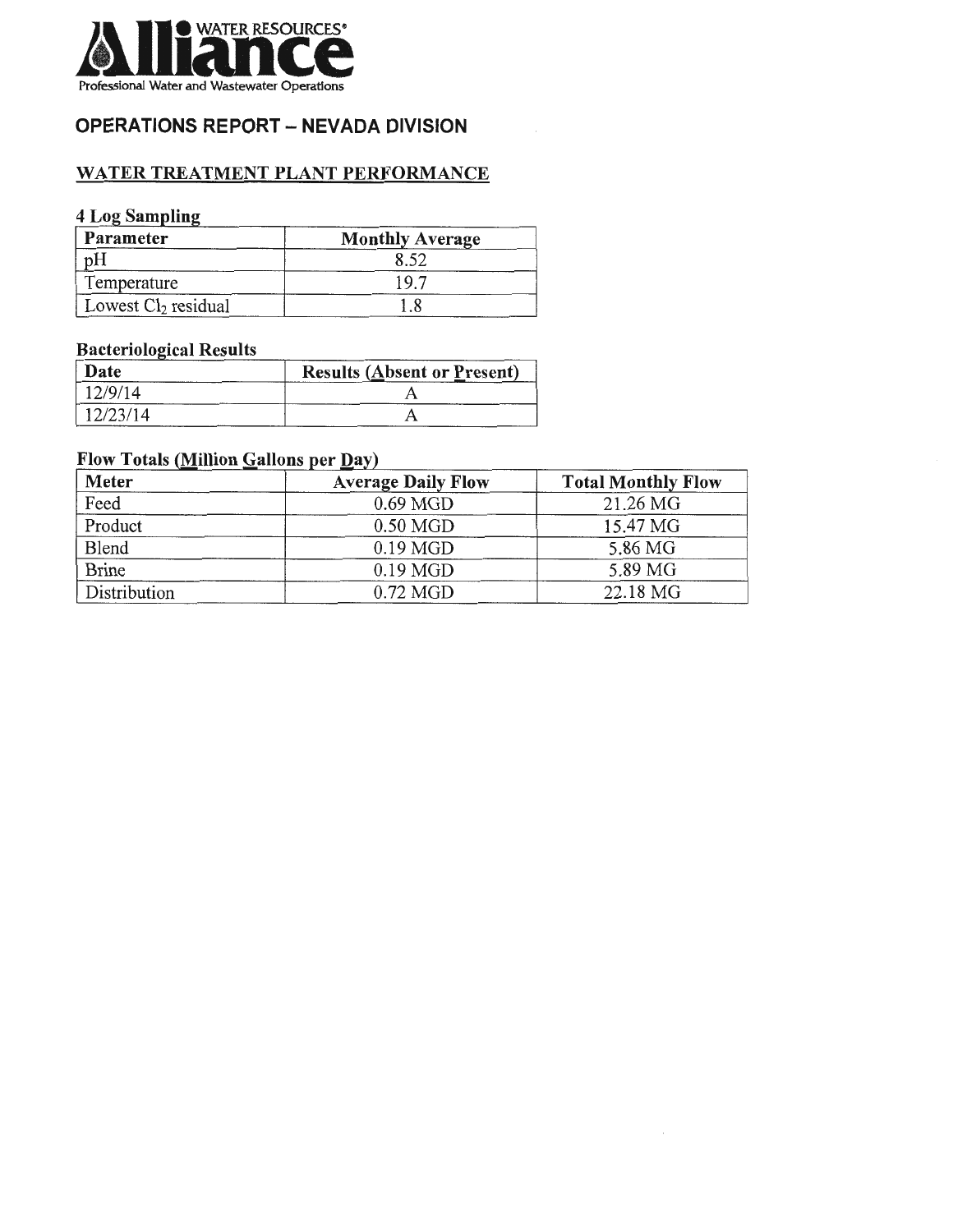

# WASTE WATER TREATMENT PLANT PERFORMANCE

#### NPDES Effluent Limits

| Parameter        | <b>Monthly Average</b>        | <b>Permit Limit</b> |  |  |
|------------------|-------------------------------|---------------------|--|--|
|                  | 7.1 min. and 7.3 max.         | $6.5 - 9.0$         |  |  |
| $\frac{pH}{TSS}$ | $3 \text{ mg/L}$              | $20 \text{ mg/L}$   |  |  |
| BOD <sub>5</sub> | $4 \text{ mg/L}$              | $20 \text{ mg/L}$   |  |  |
| $NH3-N$          | $0.36$ mg/L                   | $1.40$ mg/L         |  |  |
| E. coli          | $N/A$ November $1 - March 31$ | 206 #/100mL         |  |  |
| Oil & Grease     | $2.5 \text{ mg/L}$            | $10 \text{ mg/L}$   |  |  |

# **Flow Totals (Million Gallons per Day)**

| <b>Average Daily Flow</b> | <b>Total Monthly Flow</b> |
|---------------------------|---------------------------|
| $0.84$ MGD                | 26.11 MG                  |

#### Biosolids

|                  | <b>Report Period</b> | <b>Year to Date</b> |
|------------------|----------------------|---------------------|
| Quantity Applied | $0.0$ dry tons       | $135.2$ dry tons    |
| Acres Applied    | 0.0 acres applied    | 204.3 acres applied |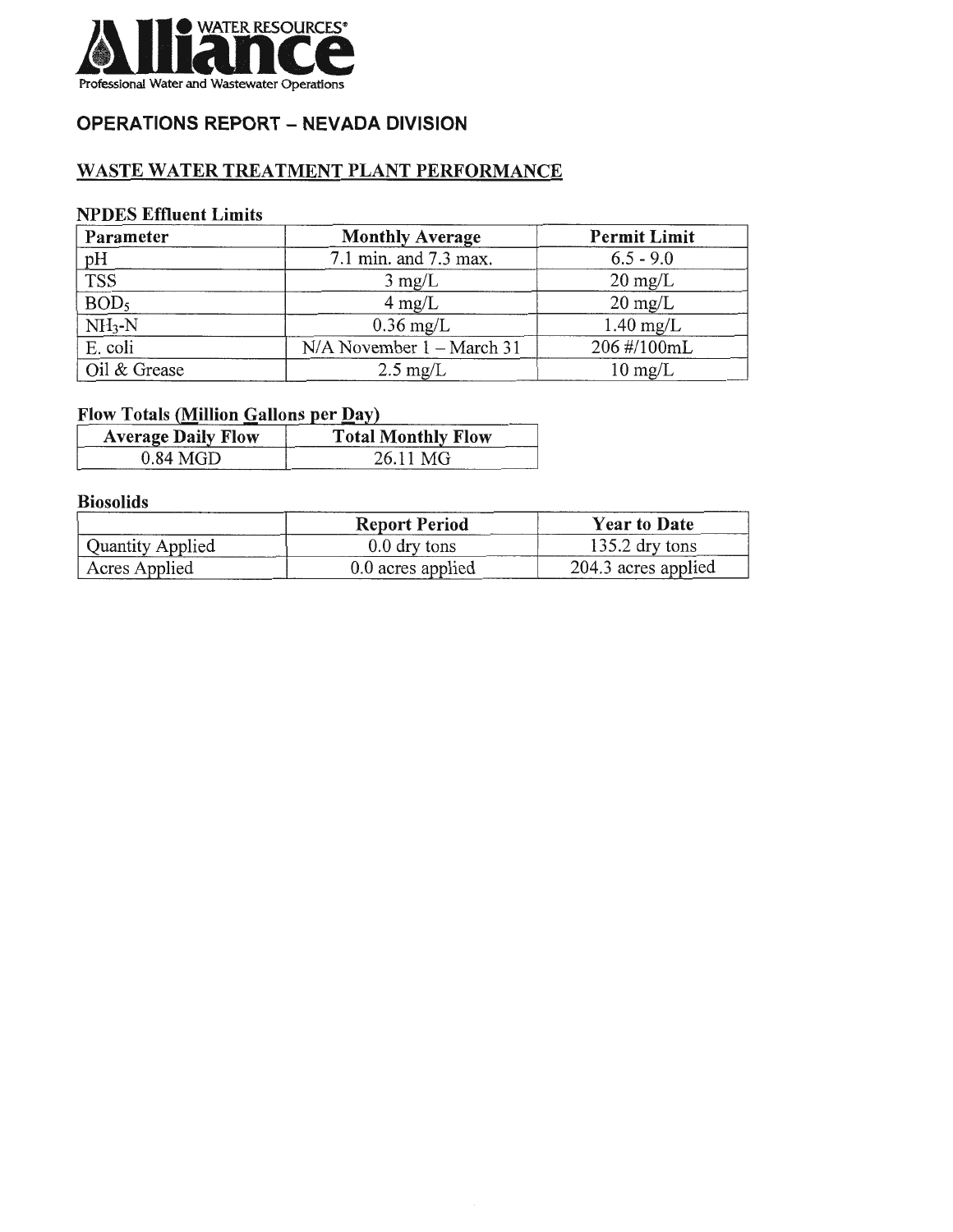

| December 2014 Customer Service Work Orders |  |
|--------------------------------------------|--|
|                                            |  |

| <b>Action</b>  | <b>Completed This Period</b> | <b>Completed Year to Date</b> |  |  |  |
|----------------|------------------------------|-------------------------------|--|--|--|
| Connect        | 41                           | 525                           |  |  |  |
| Disconnect     | 47                           | 569                           |  |  |  |
| Cut Off        | $\theta$                     | $\mathbf{1}$                  |  |  |  |
| Meter Info     | 170                          | 2,330                         |  |  |  |
| Meter Change   | 48                           | 648                           |  |  |  |
| OCC Change     | 57                           | 835                           |  |  |  |
| Reinstate      | 80                           | 624                           |  |  |  |
| Service Change | $\theta$                     | $\theta$                      |  |  |  |
| Miscellaneous  | 14                           | 230                           |  |  |  |
| <b>TOTALS</b>  | 457                          | 5,759                         |  |  |  |

| <b>BRANDWOOD</b> | ________<br>$\sim$ $\sim$                                      | $\cap$           |
|------------------|----------------------------------------------------------------|------------------|
| cates<br>TV      | ◡◡                                                             | ∼<br>-- <i>-</i> |
| ________         | ---------<br><b>NEW YORK OF BUILDING COMPANY AND RESIDENTS</b> | ______           |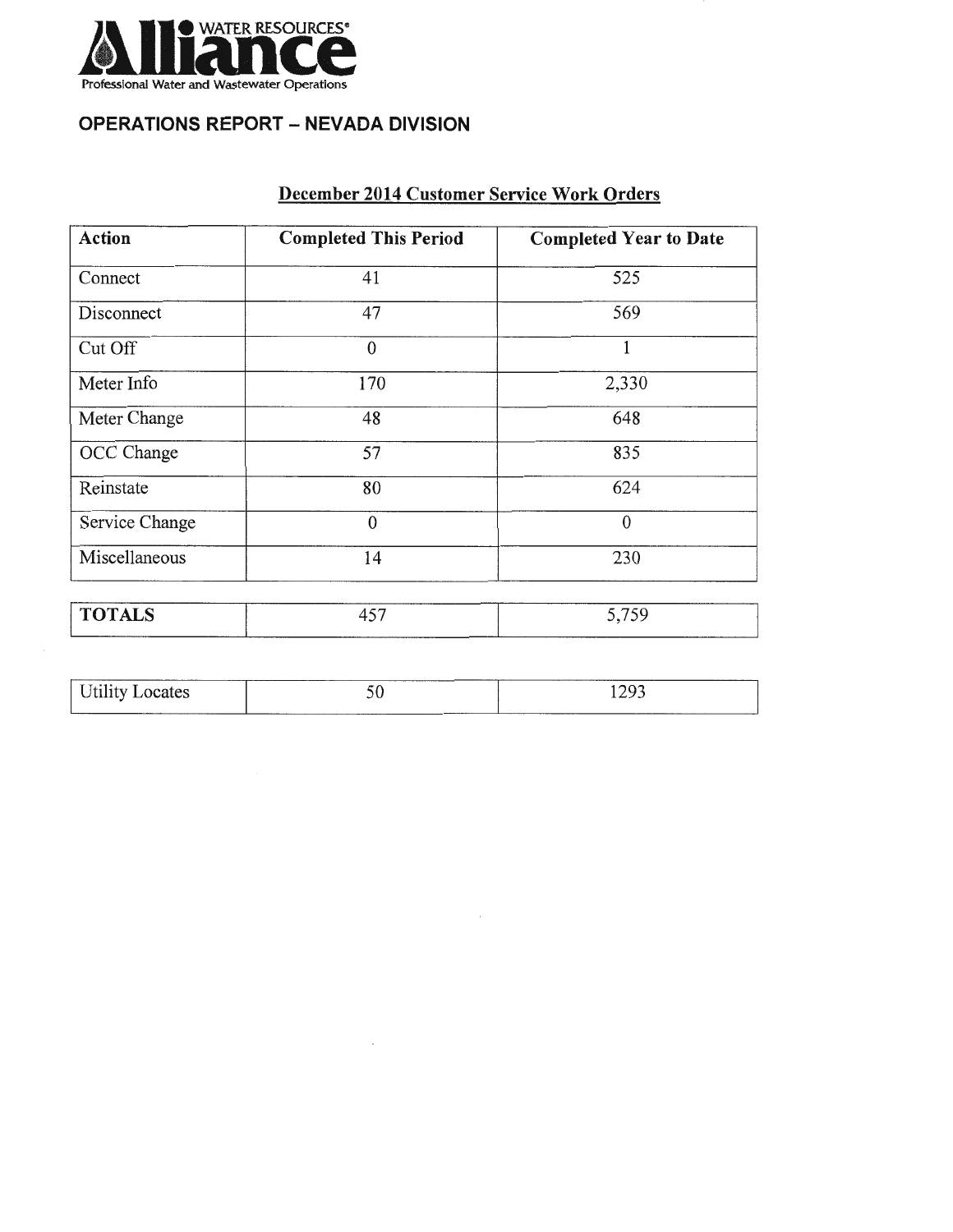

Missouri Department Of Natural Resources Public Drinking Water Branch P.O. Box 176 Jefferson City, MO 65102 (573)751-5331



#### Public Water System Bacteriological Report

| <b>PWS Name:</b><br>Mail to:  | <b>NEVADA</b><br><b>JOSEPH TIPPER</b><br>1300 W CHERRY<br>NEVADA, MO 64772 | <b>PWS ID:</b><br>MO5010562<br><b>VERNON</b><br>County:<br>Please notify us of any<br>name and address changes |                                                                                                                                                                                                                                |  |  |
|-------------------------------|----------------------------------------------------------------------------|----------------------------------------------------------------------------------------------------------------|--------------------------------------------------------------------------------------------------------------------------------------------------------------------------------------------------------------------------------|--|--|
| Date Collected:               | Collector:                                                                 |                                                                                                                | Sample Type:                                                                                                                                                                                                                   |  |  |
| 12/09/2014                    | ML                                                                         |                                                                                                                | Routine                                                                                                                                                                                                                        |  |  |
| Lab Sample ID:                | <b>Location Name:</b>                                                      | <b>Location ID:</b>                                                                                            | Lab Results:                                                                                                                                                                                                                   |  |  |
| 51767                         | COUNTRY CLUB DRIVE                                                         | NEVADA7                                                                                                        | А                                                                                                                                                                                                                              |  |  |
|                               | Coliform absent. Sample considered safe.                                   |                                                                                                                | ALANDA ANDREWS AND AN ANGELES AND ANGELES AND A MARINA ANGELES ANGELES ANGELES ANGELES ANGELES ANGELES ANGELES                                                                                                                 |  |  |
| Date Collected:               | Collector:                                                                 |                                                                                                                | Sample Type:                                                                                                                                                                                                                   |  |  |
| 12/09/2014                    | ML                                                                         |                                                                                                                | Routine                                                                                                                                                                                                                        |  |  |
| Lab Sample ID:                | <b>Location Name:</b>                                                      | <b>Location ID:</b>                                                                                            | <b>Lab Results:</b>                                                                                                                                                                                                            |  |  |
| 51765                         | <b>200 N ASH</b>                                                           | NEVADA 10                                                                                                      | A                                                                                                                                                                                                                              |  |  |
|                               | Coliform absent. Sample considered safe.                                   |                                                                                                                |                                                                                                                                                                                                                                |  |  |
| Date Collected:               | Collector:                                                                 |                                                                                                                | Sample Type:                                                                                                                                                                                                                   |  |  |
| 12/09/2014                    | <b>ML</b>                                                                  | Routine                                                                                                        |                                                                                                                                                                                                                                |  |  |
| Lab Sample ID:                | <b>Location Name:</b>                                                      | <b>Location ID:</b>                                                                                            | <b>Lab Results:</b>                                                                                                                                                                                                            |  |  |
| 51768                         | 501 S JEFFERSON                                                            | NEVADA5                                                                                                        | А                                                                                                                                                                                                                              |  |  |
|                               | Coliform absent. Sample considered safe.                                   |                                                                                                                |                                                                                                                                                                                                                                |  |  |
| Date Collected:<br>12/09/2014 | Collector:<br>ML.                                                          |                                                                                                                | Sample Type:<br>Routine                                                                                                                                                                                                        |  |  |
| Lab Sample ID:                | <b>Location Name:</b>                                                      | <b>Location ID:</b>                                                                                            | Lab Results:                                                                                                                                                                                                                   |  |  |
| 51769                         | 1400 W CHERRY                                                              | NEVADA9                                                                                                        | A                                                                                                                                                                                                                              |  |  |
|                               | Coliform absent. Sample considered safe.                                   |                                                                                                                | and the state of the state of the state of a subsequent of the state of the state of the state of the state of the state of the state of the state of the state of the state of the state of the state of the state of the sta |  |  |
| Date Collected:<br>12/09/2014 | Collector:<br>ML                                                           |                                                                                                                | Sample Type:<br>Routine                                                                                                                                                                                                        |  |  |
| Lab Sample ID:                | <b>Location Name:</b>                                                      | Lab Results:<br><b>Location ID:</b>                                                                            |                                                                                                                                                                                                                                |  |  |
| 51766                         | 71 HWY N                                                                   | NEVADA4                                                                                                        | А                                                                                                                                                                                                                              |  |  |
|                               | Coliform absent. Sample considered safe.                                   |                                                                                                                |                                                                                                                                                                                                                                |  |  |

#### Note to Public Water Systems :

Routine samples must be taken from the distribution system. Routine samples collected at the well will be invalidated, possibly resulting in your system receiving a monitoring violation for failure to collect enough valid routine samples.

*Monday, December 15, 2014*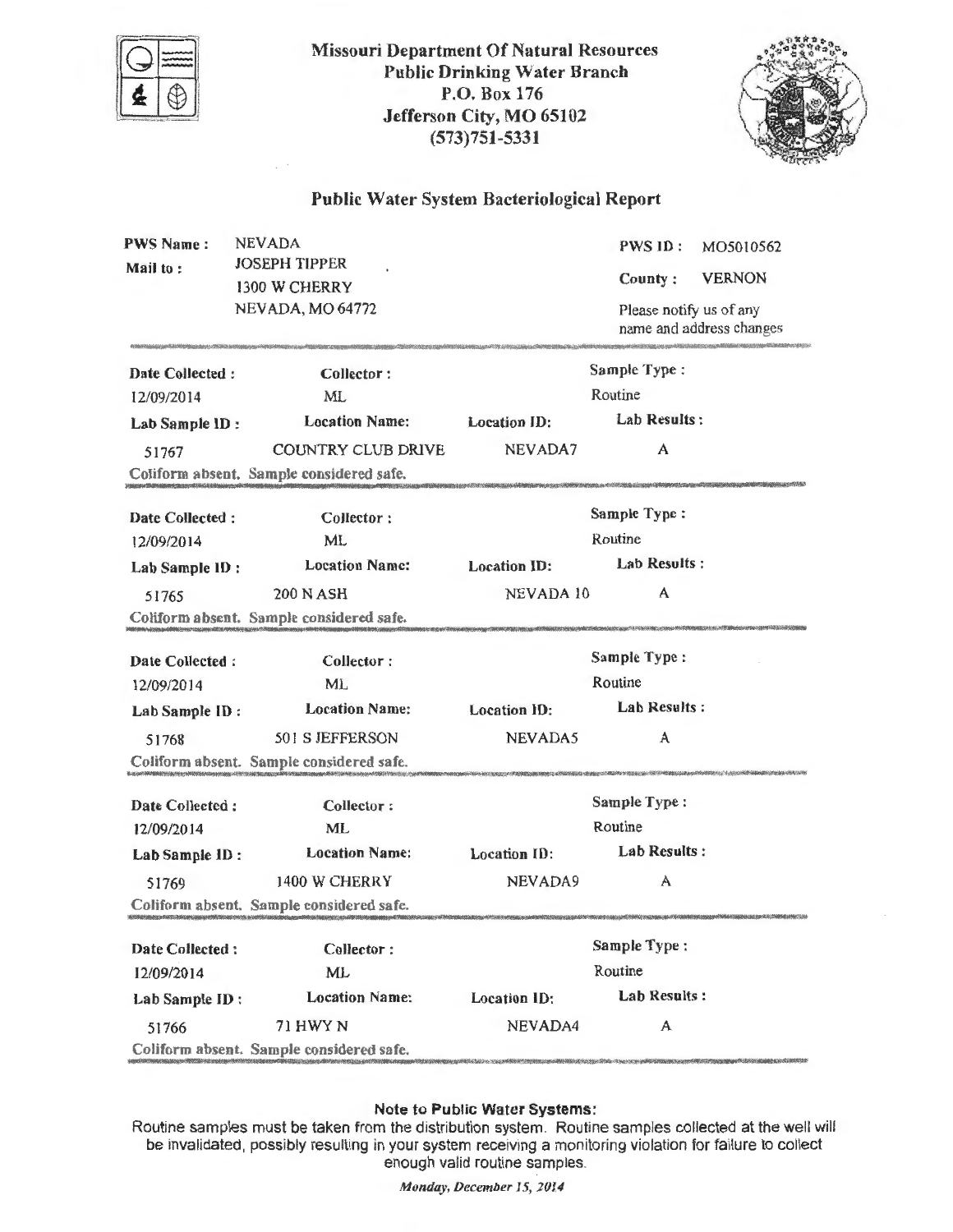

Missouri Department Of Natural Resources Public Drinking Water Branch P.O. Box 176 Jefferson City, MO 65102 (573)751-5331



# Public Water System Bacteriological Report

| <b>PWS Name:</b><br>Mail to:            | <b>NEVADA</b><br><b>JOSEPH TIPPER</b><br>1300 W CHERRY<br><b>NEVADA, MO 64772</b> | PWS ID:<br>MO5010562<br>County:<br><b>VERNON</b><br>Please notify us of any<br>name and address changes |                                                                    |  |
|-----------------------------------------|-----------------------------------------------------------------------------------|---------------------------------------------------------------------------------------------------------|--------------------------------------------------------------------|--|
| Date Collected:<br>12/23/2014           | Collector:<br>MF                                                                  |                                                                                                         | Sample Type:<br>Routine                                            |  |
| Lab Sample ID:                          | <b>Location Name:</b>                                                             | Location ID:                                                                                            | Lab Results:                                                       |  |
| 54191                                   | <b>200 N ASH</b>                                                                  | NEVADA 10                                                                                               | А                                                                  |  |
|                                         | Coliform absent. Sample considered safe.                                          |                                                                                                         |                                                                    |  |
| Date Collected:                         | Collector:                                                                        |                                                                                                         | Sample Type:                                                       |  |
| 12/23/2014                              | MF                                                                                |                                                                                                         | Routine                                                            |  |
| Lab Sample ID:                          | <b>Location Name:</b>                                                             | <b>Location ID:</b>                                                                                     | Lab Results:                                                       |  |
| 54192                                   | 501 S JEFFERSON                                                                   | NEVADA5                                                                                                 | A                                                                  |  |
|                                         | Coliform absent. Sample considered safe.                                          |                                                                                                         |                                                                    |  |
| Date Collected:                         | Collector:                                                                        |                                                                                                         | Sample Type:                                                       |  |
| 12/23/2014                              | MF                                                                                | Routine                                                                                                 |                                                                    |  |
| Lab Sample ID:                          | <b>Location Name:</b>                                                             | <b>Location ID:</b>                                                                                     | Lab Results:                                                       |  |
| 54190                                   | <b>71 HWY N</b>                                                                   | NEVADA4                                                                                                 | А                                                                  |  |
|                                         | Coliform absent. Sample considered safe.                                          |                                                                                                         |                                                                    |  |
| Date Collected:                         | Collector:                                                                        |                                                                                                         | Sample Type:                                                       |  |
| 12/23/2014                              | $\overline{\text{MF}}$                                                            |                                                                                                         | Routine                                                            |  |
| Lab Sample ID:                          | <b>Location Name:</b>                                                             | Location ID:                                                                                            | Lab Results:                                                       |  |
| 54193                                   | COUNTRY CLUB DRIVE                                                                | NEVADA7                                                                                                 | A                                                                  |  |
|                                         | Coliform absent. Sample considered safe.                                          |                                                                                                         |                                                                    |  |
| Date Collected:                         | Collector:                                                                        |                                                                                                         | Sample Type:                                                       |  |
| MF<br>12/23/2014                        |                                                                                   |                                                                                                         | Routine                                                            |  |
| <b>Location Name:</b><br>Lab Sample ID: |                                                                                   | Location ID:                                                                                            | Lab Results:                                                       |  |
| 1400 W CHERRY<br>54194                  |                                                                                   | NEVADA9                                                                                                 | A                                                                  |  |
|                                         | Coliform absent. Sample considered safe.                                          |                                                                                                         | ht und bild state that be before the bill be a find on the base of |  |

#### Note to Public Water Systems:

Routine samples must be taken from the distribution system. Routine samples collected at the well will be invalidated, possibly resulting in your system receiving a monitoring violation for failure to collect enough valid routine samples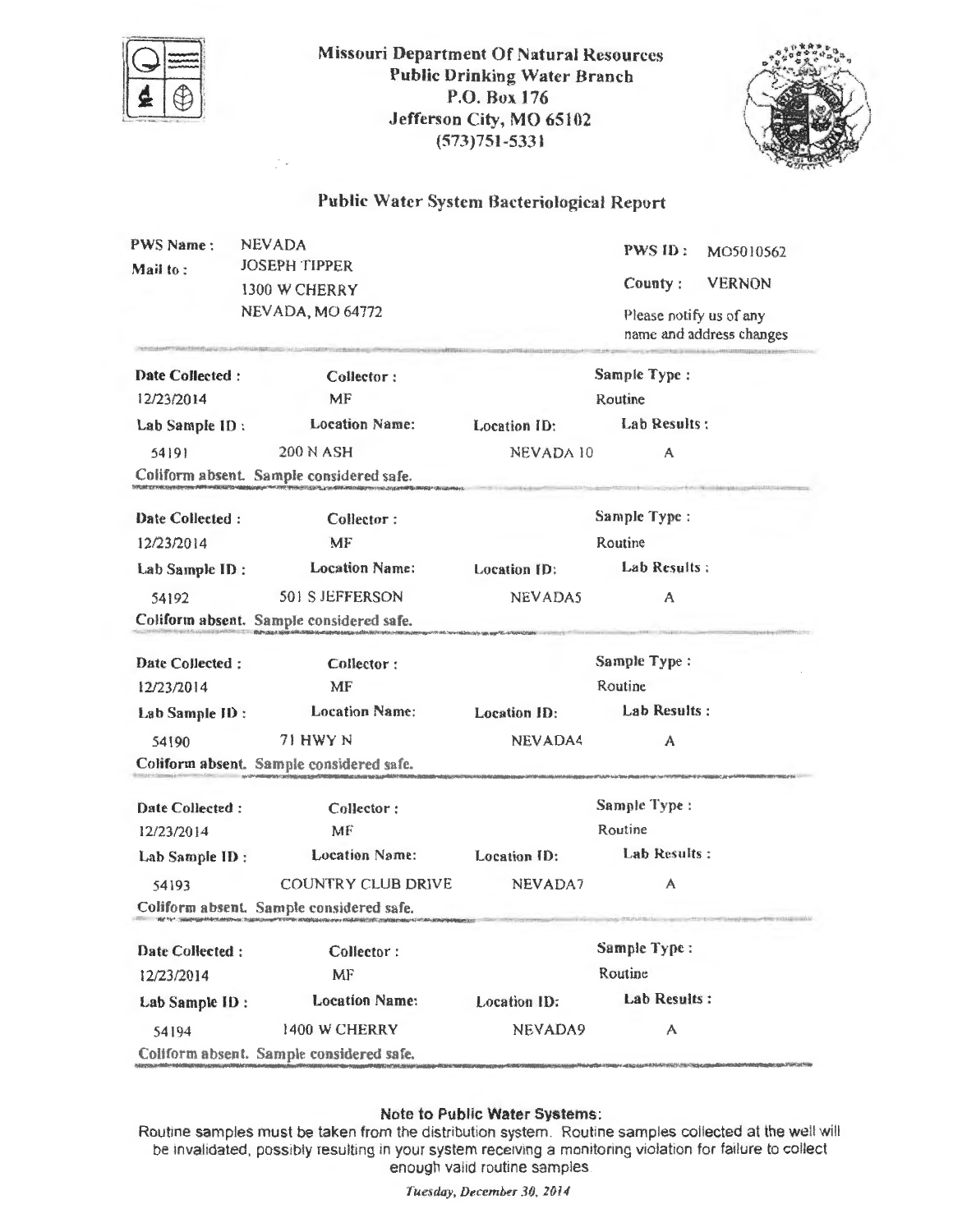# **GERAL MISSOURI DEPARTMENT OF NATURAL RESOURCES**<br>WATER PROTECTION PROGRAM  $\textbf{Q} \textcolor{red}{\bigcirc} \textcolor{red}{\textbf{M}}$  MONTHLY COMPLIANCE MONITORING REPORT FOR GROUNDWATER SYSTEMS

| City of Nevada, Mo                                                       | PUBLIC WATER SYSTEM NAME<br>PUBLIC WATER SYSTEM ID NUMBER<br>5010562 |                                                                                       |                                                                                                                                                                                                                                                                                                                                                                                                                                                                                                            | <b>COUNTY</b><br>Vernon                   |                  |                                       |                                           |                     |                                       |
|--------------------------------------------------------------------------|----------------------------------------------------------------------|---------------------------------------------------------------------------------------|------------------------------------------------------------------------------------------------------------------------------------------------------------------------------------------------------------------------------------------------------------------------------------------------------------------------------------------------------------------------------------------------------------------------------------------------------------------------------------------------------------|-------------------------------------------|------------------|---------------------------------------|-------------------------------------------|---------------------|---------------------------------------|
| $Re/\mu$                                                                 |                                                                      | Minimum Residual<br>4-log Sample Location                                             |                                                                                                                                                                                                                                                                                                                                                                                                                                                                                                            | Minimum Residual<br>4-log Sample Location |                  |                                       | Minimum Residual<br>4-log Sample Location |                     |                                       |
| <b>Month</b><br>Year                                                     | pH.                                                                  | <b>Temp</b><br>$^{o}$ C                                                               | <b>Lowest Free</b><br>Chlorine (mg/l)                                                                                                                                                                                                                                                                                                                                                                                                                                                                      | pH                                        | Temp<br>$^{0}$ C | <b>Lowest Free</b><br>Chlorine (mg/l) | pH                                        | Temp<br>$\rm ^{o}c$ | <b>Lowest Free</b><br>Chlorine (mg/l) |
| 1.                                                                       | 8.86                                                                 | 19.4                                                                                  | 1.8                                                                                                                                                                                                                                                                                                                                                                                                                                                                                                        |                                           |                  |                                       |                                           |                     |                                       |
| 2.                                                                       | 8.83                                                                 | 19.1                                                                                  | 1.8                                                                                                                                                                                                                                                                                                                                                                                                                                                                                                        |                                           |                  |                                       |                                           |                     |                                       |
| $\overline{3}$                                                           | 8.82                                                                 | 20.0                                                                                  | 1.7                                                                                                                                                                                                                                                                                                                                                                                                                                                                                                        |                                           |                  |                                       |                                           |                     |                                       |
| 4.                                                                       | 8.75                                                                 | 20.1                                                                                  | 1.6                                                                                                                                                                                                                                                                                                                                                                                                                                                                                                        |                                           |                  |                                       |                                           |                     |                                       |
| $\overline{5}$                                                           | 8.74                                                                 | 20.2                                                                                  | 1.6                                                                                                                                                                                                                                                                                                                                                                                                                                                                                                        |                                           |                  |                                       |                                           |                     |                                       |
| 6.                                                                       | 8.86                                                                 | 20.5                                                                                  | 1.5                                                                                                                                                                                                                                                                                                                                                                                                                                                                                                        |                                           |                  |                                       |                                           |                     |                                       |
| $\overline{7}$ .                                                         | 8.88                                                                 | 19.3                                                                                  | 1.8                                                                                                                                                                                                                                                                                                                                                                                                                                                                                                        |                                           |                  |                                       |                                           |                     |                                       |
| 8.                                                                       | 8.82                                                                 | 20.4                                                                                  | 1.7                                                                                                                                                                                                                                                                                                                                                                                                                                                                                                        |                                           |                  |                                       |                                           |                     |                                       |
| 9.                                                                       | 8.91                                                                 | 19.3                                                                                  | 1.7                                                                                                                                                                                                                                                                                                                                                                                                                                                                                                        |                                           |                  |                                       |                                           |                     |                                       |
| 10.                                                                      | 8.88                                                                 | 20.2                                                                                  | 1.7                                                                                                                                                                                                                                                                                                                                                                                                                                                                                                        |                                           |                  |                                       |                                           |                     |                                       |
| 11.                                                                      | 8.82                                                                 | 19.2                                                                                  | 1.7                                                                                                                                                                                                                                                                                                                                                                                                                                                                                                        |                                           |                  |                                       |                                           |                     |                                       |
| 12.                                                                      | 8.76                                                                 | 20.2                                                                                  | 1.7                                                                                                                                                                                                                                                                                                                                                                                                                                                                                                        |                                           |                  |                                       |                                           |                     |                                       |
| 13.                                                                      | 8.80                                                                 | 20.4                                                                                  | 1.7                                                                                                                                                                                                                                                                                                                                                                                                                                                                                                        |                                           |                  |                                       |                                           |                     |                                       |
| 14.                                                                      | 8.81                                                                 | 19.9                                                                                  | 1.5                                                                                                                                                                                                                                                                                                                                                                                                                                                                                                        |                                           |                  |                                       |                                           |                     |                                       |
| 15.                                                                      | 8.86                                                                 | 19.7                                                                                  | 1.7                                                                                                                                                                                                                                                                                                                                                                                                                                                                                                        |                                           |                  |                                       |                                           |                     |                                       |
| 16.                                                                      | 8.81                                                                 | 19.1                                                                                  | 1.7                                                                                                                                                                                                                                                                                                                                                                                                                                                                                                        |                                           |                  |                                       |                                           |                     |                                       |
| 17.                                                                      | 8.76                                                                 | 19.1                                                                                  | 1.7                                                                                                                                                                                                                                                                                                                                                                                                                                                                                                        |                                           |                  |                                       |                                           |                     |                                       |
| 18.                                                                      | 8.76                                                                 | 19.9                                                                                  | 1.9                                                                                                                                                                                                                                                                                                                                                                                                                                                                                                        |                                           |                  |                                       |                                           |                     |                                       |
| 19.                                                                      | 8.74                                                                 | 20.6                                                                                  | 1.9                                                                                                                                                                                                                                                                                                                                                                                                                                                                                                        |                                           |                  |                                       |                                           |                     |                                       |
| 20.                                                                      | 8.87                                                                 | 20.5                                                                                  | 1.8                                                                                                                                                                                                                                                                                                                                                                                                                                                                                                        |                                           |                  |                                       |                                           |                     |                                       |
| 21.                                                                      | 8.87                                                                 | 19.8                                                                                  | 1.9                                                                                                                                                                                                                                                                                                                                                                                                                                                                                                        |                                           |                  |                                       |                                           |                     |                                       |
| 22.                                                                      | 8.73                                                                 | 20.2                                                                                  | 1.7                                                                                                                                                                                                                                                                                                                                                                                                                                                                                                        |                                           |                  |                                       |                                           |                     |                                       |
| 23.                                                                      | 8.72                                                                 | 19.0                                                                                  | 1.9                                                                                                                                                                                                                                                                                                                                                                                                                                                                                                        |                                           |                  |                                       |                                           |                     |                                       |
| 24.                                                                      | 8.80                                                                 | 19.0                                                                                  | 2.0                                                                                                                                                                                                                                                                                                                                                                                                                                                                                                        |                                           |                  |                                       |                                           |                     |                                       |
| 25.                                                                      | 8.78                                                                 | 18.9                                                                                  | 2.1                                                                                                                                                                                                                                                                                                                                                                                                                                                                                                        |                                           |                  |                                       |                                           |                     |                                       |
| 26.                                                                      | 8.83                                                                 | 19.7                                                                                  | 2.0                                                                                                                                                                                                                                                                                                                                                                                                                                                                                                        |                                           |                  |                                       |                                           |                     |                                       |
| 27.                                                                      | 8.70                                                                 | 20.1                                                                                  | 2.2                                                                                                                                                                                                                                                                                                                                                                                                                                                                                                        |                                           |                  |                                       |                                           |                     |                                       |
| 28.                                                                      | 8.78                                                                 | 19.3                                                                                  | 1.8                                                                                                                                                                                                                                                                                                                                                                                                                                                                                                        |                                           |                  |                                       |                                           |                     |                                       |
| 29.                                                                      | 8.68                                                                 | 19.0                                                                                  | 1.9                                                                                                                                                                                                                                                                                                                                                                                                                                                                                                        |                                           |                  |                                       |                                           |                     |                                       |
| 30.                                                                      | 8.85                                                                 | 19.3                                                                                  | 1.8                                                                                                                                                                                                                                                                                                                                                                                                                                                                                                        |                                           |                  |                                       |                                           |                     |                                       |
| 31.                                                                      | 8.81                                                                 | 18.6                                                                                  | 1.8                                                                                                                                                                                                                                                                                                                                                                                                                                                                                                        |                                           |                  |                                       |                                           |                     |                                       |
| $\Box$ Yes $\Box$ No                                                     |                                                                      |                                                                                       | Was the disinfectant residual ever less than the State required level for 4-log inactivation of viruses at this entry point?<br>If so, did the water system collect grab samples every four hours until the disinfectant residual was above the State required level?<br>□ Yes √ No (If you answer yes to this question, attach the results of the grab samples to this form).<br>(For systems serving more than 3,300) Did continuous monitoring equipment fail at any time during this reporting period? |                                           |                  |                                       |                                           |                     |                                       |
| $\Box$ Yes $\Box$ No                                                     |                                                                      |                                                                                       | (For systems serving more than 3,300) If monitoring equipment failed, were grab samples collected every 4 hours until the                                                                                                                                                                                                                                                                                                                                                                                  |                                           |                  |                                       |                                           |                     |                                       |
|                                                                          |                                                                      |                                                                                       | continuous monitoring equipment was returned to service?<br>$\Box$ Yes $\Box$ No (Attach grab sample results to this form)                                                                                                                                                                                                                                                                                                                                                                                 |                                           |                  |                                       |                                           |                     |                                       |
| Joseph Tipper                                                            |                                                                      | NAME OF PERSON PREPARING REPORT                                                       |                                                                                                                                                                                                                                                                                                                                                                                                                                                                                                            |                                           |                  |                                       |                                           |                     |                                       |
| SIGNATURE OF RESPONSIBLE PARTY                                           |                                                                      |                                                                                       |                                                                                                                                                                                                                                                                                                                                                                                                                                                                                                            |                                           |                  | DATE                                  |                                           |                     |                                       |
|                                                                          |                                                                      | $\infty$                                                                              |                                                                                                                                                                                                                                                                                                                                                                                                                                                                                                            |                                           |                  | $O1-C$                                |                                           |                     |                                       |
| Mall completed form to:<br>P.O. Box 176<br>Jefferson City, MO 65102-0176 |                                                                      | Missouri Department of Natural Resources<br>Public Drinking Water Branch - Monitoring |                                                                                                                                                                                                                                                                                                                                                                                                                                                                                                            |                                           |                  |                                       |                                           |                     |                                       |
| Fax 573-751-3110<br>MO 780-2094 (12-09)                                  |                                                                      | Phone 800-361-4827 or 573-751-5331                                                    |                                                                                                                                                                                                                                                                                                                                                                                                                                                                                                            |                                           |                  |                                       |                                           |                     |                                       |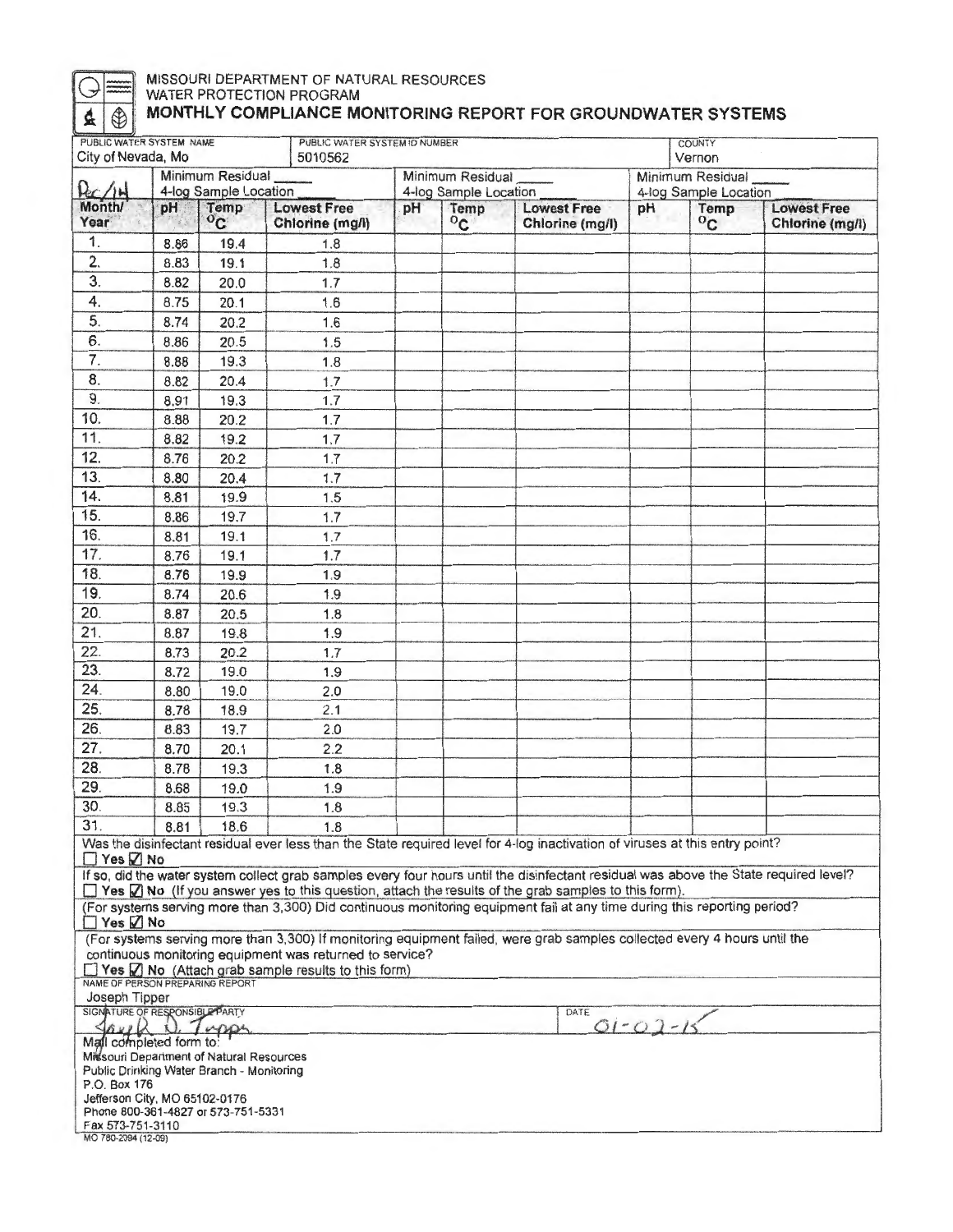# **Laboratory Log-In and Chlorine Report form December. 2014**

| Sample ID | Date<br>Received      | Time<br>Received | Initals                  | Supply ID             | Date<br>Taken        | Time<br>Taken | Location                    | Chlorine<br>Free | Total    | Collectors<br>Initials | Remarks |
|-----------|-----------------------|------------------|--------------------------|-----------------------|----------------------|---------------|-----------------------------|------------------|----------|------------------------|---------|
| 2967      | 12/ <sub>10</sub> /14 | 1735             | ams                      | 1024035               | $\frac{1}{2}$ /10/14 | 1550          | Rt-4 Box 265                | 0.07             | 0.22     |                        |         |
| 33868     | 12/9/14/1030          |                  | -frof $\ell$             | 500562/12/14          |                      | O478          | Hwy 71 North                | 1,8              | $14^{9}$ | MF                     |         |
| 33873     | 12/9/14               | 1030             | -hit                     | 50056213/9/14         |                      | 0917          | 501 S. Jefferson            | 1, 6             | 1,7      | mF                     |         |
| 23885     | 12/9/14               | 1030             | type                     | $500562\sqrt{5/9/14}$ |                      | 0000          | Country club or             | $\frac{1}{4}$    | 1.5      | mF                     |         |
| 23907     | 12/9/14               | 1030             | mh                       | 5010562139114         |                      | 1020          | 1400 W. Cherry              | /7               | 17       | M <sub>K</sub>         |         |
| 23977     | 12/9/14               | 7030             | $\mathcal{M}^k$          | 5010562129114         |                      | 1000          | $200 N.$ Ash                | 1.8              | 2.2      | MF                     |         |
| 85910     | 12/33/14              | 1030             | With <sup>k</sup>        | 500562/17/23/14       |                      | 0952          | $Hw + 71$ North             | 1.8              | 1.8      | mF                     |         |
| 85987     | 10/23/14              | 1030             | Firt                     | 5005621038/14/014     |                      |               | 501 S. Jefferson            | 1,9              | 7,9      | $m\!\vdash$            |         |
| 86352     | 13/23/14              | 1030             | mx                       | 50(0562 13/23/14)     |                      | 090C          | Cauvery Club Ar             | 1,4              | 1/4      | mr                     |         |
| 86378     | 12/53/14              | 1050             | my                       | 501056317/23/14       |                      | 0917          | 1450 W Cherry               | 1.6              | 1.6      | MF                     |         |
| 36390     | 12/33/14              | 1035             | mt                       | 5005681735114         |                      | $\frac{1}{2}$ | 200 N Ash                   | $C\mathcal{F}$   | 0.8      | MK                     |         |
| 2904      | 12/29/10              | 1730             | $\overline{\mathcal{N}}$ | 1024035 29/1x         |                      | 1600          | $\beta$ . 4 Box 367, Butler | 1.09             | 1.43     | f e S                  |         |
|           |                       |                  |                          |                       |                      |               |                             |                  |          |                        |         |
|           |                       |                  |                          |                       |                      |               |                             |                  |          |                        |         |
|           |                       |                  |                          |                       |                      |               |                             |                  |          |                        |         |
|           |                       |                  |                          |                       |                      |               |                             |                  |          |                        |         |
|           |                       |                  |                          |                       |                      |               |                             |                  |          |                        |         |

*)* 

)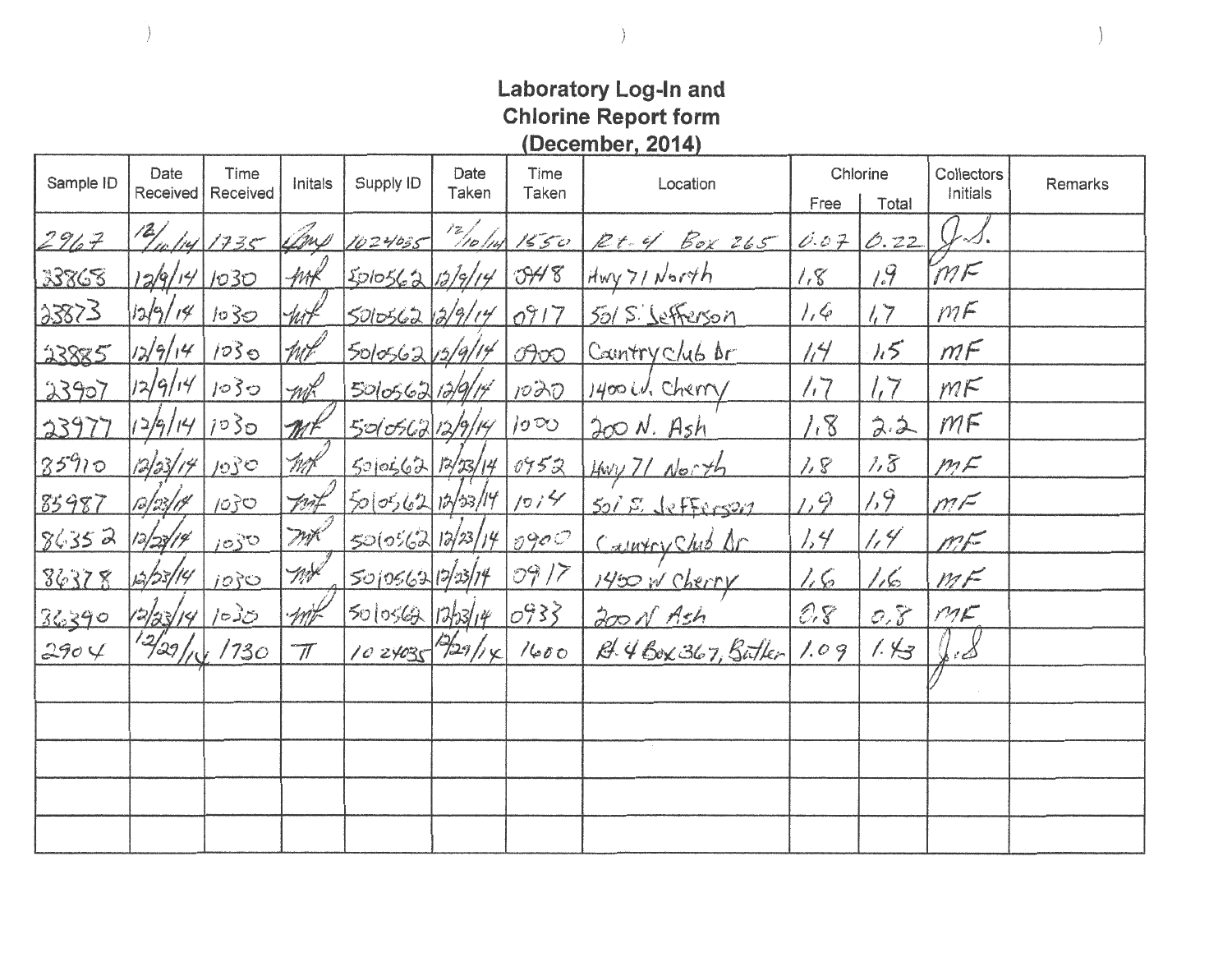

110 S ASH · NEVADA, MISSOURI 64772

PHONE 417-448-2700 · FAX 417-448-2707

January 12, 2015

Lana Cyprit Department of Natural Resources Division of Environmental Quality Southwest Regional Office 2040 West Woodland Springfield, MO 65806

RE: Monthly DMR, and Qtr. Stream Report.

Dear Ms. Cyprit,

Attached is the monthly DMR, and Quarterly Stream Report. This is being submitted in compliance with NPDES permit #M00089109, issued May 11, 2011.

If you have any questions please contact me at (417)448-2761), or e-mail me at rnmendenhall@alliancewater.com.

Sincerely,

incerely,<br>Mark Mendenhall

Mark Mendenhall Waste Water Treatment Plant Supervisor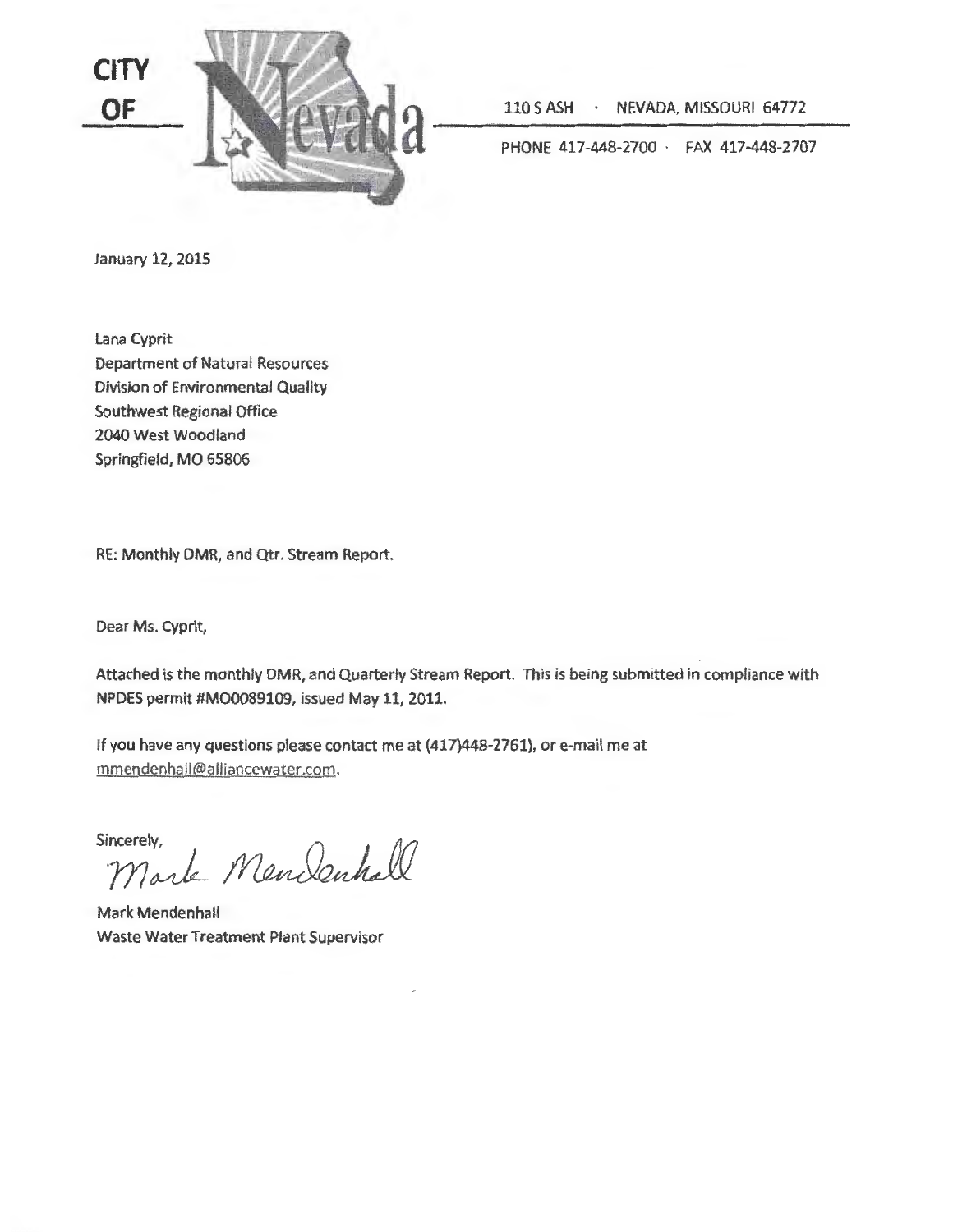

# **DIVISION OF ENVIRONMENTAL QUALITY<br>Discharge Monitoring Report For Municipal Wastewater Treatment Plants MISSOURI DEPARTMENT OF NATURAL RESOURCES**

|       | $M = 1.5$                                                      | <b>NAME OF FACILITY</b> |                    |                      |                    | <b>LOCATION ADDRESS &amp; CITY</b> |                         |                         |                                    |                                   |                                                             |                  | <b>COUNTY/REGION</b> |                              |                 |
|-------|----------------------------------------------------------------|-------------------------|--------------------|----------------------|--------------------|------------------------------------|-------------------------|-------------------------|------------------------------------|-----------------------------------|-------------------------------------------------------------|------------------|----------------------|------------------------------|-----------------|
|       | <b>Nevada Waste Water Treatment Plant</b><br><b>MONTHIYEAR</b> |                         |                    | <b>PERMIT NUMBER</b> |                    |                                    | <b>OUTFALL NUMBER</b>   |                         | 16517 S 1338 Road Nevada           |                                   | the company of the company<br><b>TYPE TREATMENT FACILTY</b> |                  |                      | <b>VERNON/SOUTHWEST</b>      |                 |
|       | Dec./2014                                                      |                         |                    | MO-0089109           |                    |                                    | 001                     |                         |                                    |                                   | <b>OXIDATION DITCH</b>                                      |                  |                      |                              |                 |
|       |                                                                |                         |                    | <b>INFLUENT</b>      |                    |                                    |                         |                         |                                    | <b>EFFLUENT</b>                   |                                                             |                  |                      |                              |                 |
| DATE  | <b>FLOW</b><br>MGD                                             | Precip                  | <b>BOD</b><br>mg/l | <b>TSS</b><br>mgA    | pH<br><b>UNITS</b> | <b>BOD</b><br>ng/l                 | <b>TSS</b><br>man       | Ammonia<br>as N<br>mg/t | <b>TOTAL</b><br>Phos. as P<br>mg/l | <b>TOTAL</b><br>Nitrog.asN<br>mgA | E.<br>coli<br>MPN/100 ml                                    | <b>TEMP</b><br>c | D.O.<br>mg/l         | <b>ChlorideGREASE</b><br>mgA | OIL &<br>mg/L   |
| 1     | 0.44                                                           | 0.0                     |                    |                      |                    |                                    |                         | 0.26                    |                                    |                                   |                                                             | 14.5             |                      |                              |                 |
| 2     | 0.49                                                           | 0.0                     |                    |                      |                    |                                    |                         |                         | 3.2                                | 15.2                              |                                                             | 14.0             |                      | 214                          | ND <sup>'</sup> |
| 3     | 0.54                                                           | $\mathsf{T}$            | 178                | 217                  | 7.1                | 4                                  | 4                       |                         |                                    |                                   |                                                             | 13.9             | 8.1                  |                              |                 |
| 4     | 0.57                                                           | 0.5                     |                    |                      |                    |                                    |                         |                         |                                    |                                   |                                                             | 14.5             |                      |                              |                 |
| 5     | 1.59                                                           | 0.2                     |                    |                      |                    |                                    |                         |                         |                                    |                                   |                                                             | 15.1             |                      |                              |                 |
| 6     | 0.90                                                           | $\top$                  |                    |                      |                    |                                    |                         |                         |                                    |                                   |                                                             |                  |                      |                              |                 |
| 7     | 0.80                                                           | 0.0                     |                    |                      |                    |                                    | $\sim$ $^{-1}$          |                         |                                    |                                   |                                                             |                  |                      |                              |                 |
| 8     | 0.74                                                           | 0.0                     |                    |                      |                    |                                    |                         | 0.35                    |                                    |                                   |                                                             | 14.9             |                      |                              |                 |
| 9     | 0.65                                                           | 0.0                     |                    |                      |                    |                                    |                         |                         |                                    |                                   |                                                             | 14.9             |                      |                              |                 |
| 10    | 0.62                                                           | 0.1                     | 118                | 264                  | 7.1                | 5                                  | 4                       |                         |                                    |                                   |                                                             | 14.1             |                      |                              |                 |
| 11    | 0.67                                                           | 0.0                     |                    |                      |                    |                                    |                         |                         |                                    |                                   |                                                             | 14.4             |                      |                              |                 |
| 12    | 0.72                                                           | 0.0                     |                    |                      |                    |                                    |                         |                         |                                    |                                   |                                                             | 15.1             |                      |                              |                 |
| 13    | 0.75                                                           | 0.0                     |                    |                      |                    |                                    |                         |                         |                                    |                                   |                                                             |                  |                      |                              |                 |
| 14    | 0.90                                                           | 0.4                     | $\frac{1}{2}$      |                      |                    |                                    |                         |                         |                                    |                                   |                                                             |                  |                      |                              |                 |
| 15    | 1.91                                                           | 0.0                     |                    |                      |                    |                                    |                         |                         |                                    |                                   |                                                             | 15.3             |                      |                              |                 |
| 16    | 0.90                                                           | 0.0                     |                    |                      |                    |                                    |                         | 0.35                    |                                    |                                   |                                                             | 14.2             |                      |                              |                 |
| 17    | 0.75                                                           | 0.0                     | 76                 | 87                   | 7.1                | 3                                  | 3                       |                         |                                    |                                   |                                                             | 13.6             |                      |                              |                 |
| 18    | 1.11                                                           | 0.2                     |                    |                      |                    |                                    |                         |                         |                                    |                                   |                                                             | 13.9             |                      | $-11$                        |                 |
| 19    | 1.08                                                           | 0.6                     |                    |                      |                    |                                    |                         |                         |                                    |                                   |                                                             | 13.7             |                      |                              |                 |
| 20    | 0.97                                                           | $\mathsf T$             |                    |                      |                    |                                    |                         |                         |                                    |                                   |                                                             |                  |                      |                              |                 |
| 21    | 0.97                                                           | $\mathsf{T}$            |                    |                      |                    |                                    | $\mathbf{r}$            |                         |                                    |                                   |                                                             |                  |                      |                              |                 |
| 22    | 1.15                                                           | 0.1                     |                    |                      |                    |                                    |                         | 0.35                    |                                    |                                   |                                                             | 13.8             |                      |                              |                 |
| 23    | 1.00                                                           | T.                      |                    |                      |                    |                                    |                         |                         |                                    |                                   |                                                             | 13.7             |                      |                              |                 |
| 24    | 1.06                                                           | 0.0                     | 106                | 104                  | 7.2                | 3                                  | $\overline{\mathbf{2}}$ |                         |                                    |                                   |                                                             | 13.4             |                      |                              |                 |
| 25    | 0.89                                                           | 0.0                     |                    |                      |                    |                                    |                         |                         |                                    |                                   |                                                             |                  |                      |                              |                 |
| 26    | 0.93                                                           | 0.0                     |                    |                      |                    |                                    |                         |                         |                                    |                                   |                                                             | 13.4             |                      |                              |                 |
| 27    | 0.69                                                           | 0.0                     |                    |                      |                    |                                    |                         | $\leq$                  | $\sim$                             |                                   |                                                             |                  |                      |                              |                 |
| 28    | 0.63                                                           | 0.0                     |                    |                      |                    |                                    |                         |                         |                                    |                                   |                                                             |                  |                      |                              |                 |
| 29    | 0.64                                                           | 0.0                     |                    |                      |                    |                                    |                         | 0.49                    |                                    |                                   |                                                             | 12.9             |                      |                              |                 |
| 30    | 0.57                                                           | 0.0                     |                    |                      |                    |                                    |                         |                         |                                    |                                   |                                                             | 12.9             |                      |                              |                 |
| 31    | 0.48                                                           | 0.0                     | 69                 | 147                  | 7.3                | 3                                  | $\mathbf{3}$            |                         |                                    |                                   |                                                             | 12.0             |                      |                              |                 |
|       |                                                                |                         |                    |                      |                    |                                    |                         |                         |                                    |                                   |                                                             |                  |                      |                              |                 |
| Total | 26.11                                                          | 2.1                     |                    |                      |                    | $\overline{4}$                     | $\ddot{3}$              | $+0.36$                 | 32                                 | 15.2                              |                                                             | 14.0             | 8.1                  | 214                          | 2.5             |
| Avg   | 0.84                                                           |                         | 109                | 164                  |                    |                                    |                         |                         |                                    |                                   |                                                             |                  |                      |                              |                 |
| Min   | 0.44<br>1.91                                                   | 0.6                     |                    |                      | 7.1<br>7.3         |                                    |                         |                         |                                    |                                   |                                                             |                  |                      |                              |                 |
| Max   |                                                                |                         |                    |                      |                    |                                    |                         |                         |                                    |                                   |                                                             |                  |                      |                              |                 |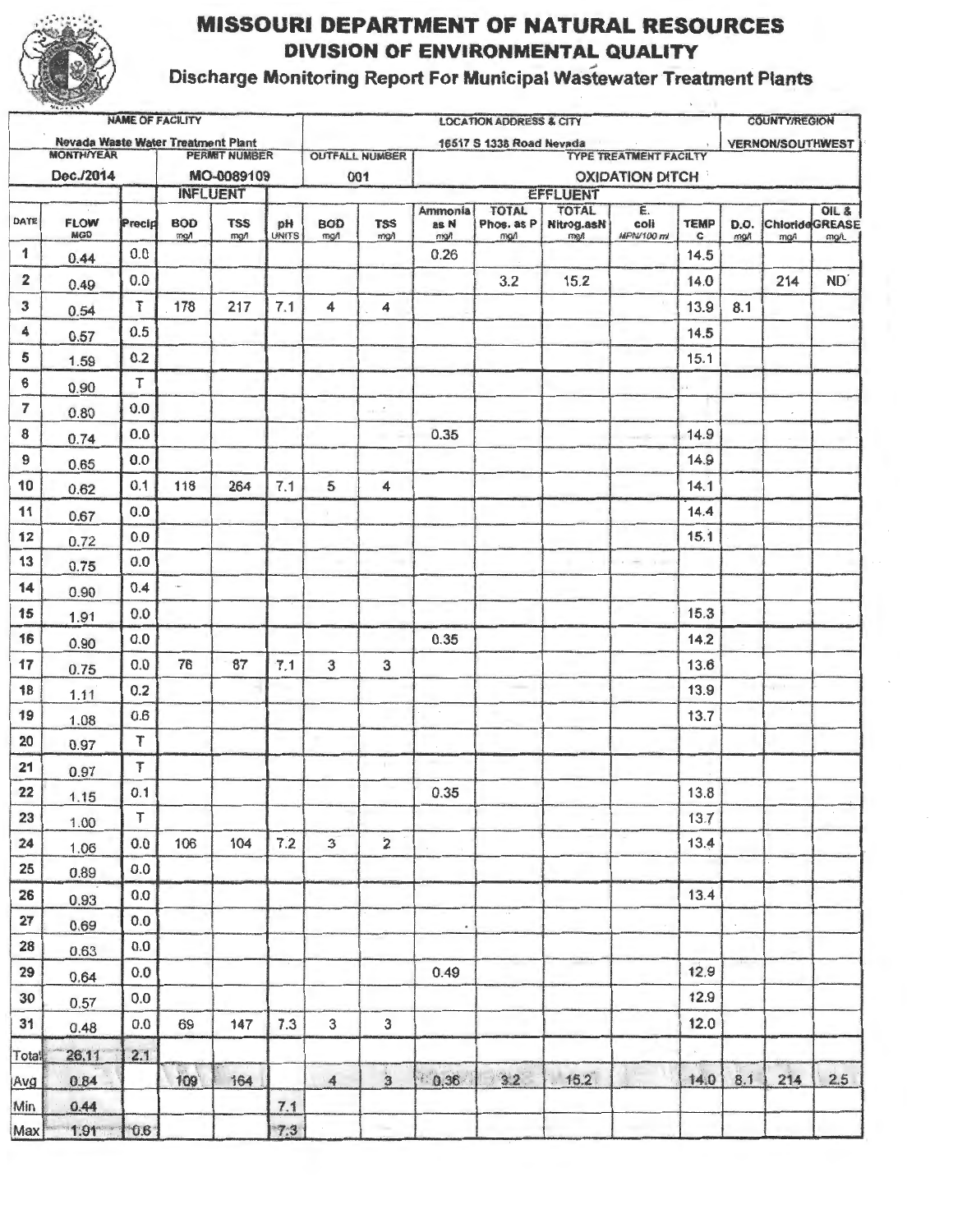|                         |            |                                         |                               |                           |                      | LABORATORY TEST REQUIRED FOR "ACTIVATED SLUDGE" PROCESSES                                                                                                      |                |             |                                                                                                                  |                 |
|-------------------------|------------|-----------------------------------------|-------------------------------|---------------------------|----------------------|----------------------------------------------------------------------------------------------------------------------------------------------------------------|----------------|-------------|------------------------------------------------------------------------------------------------------------------|-----------------|
|                         |            |                                         | Aeration Basin, O-Ditch, Etc. |                           |                      |                                                                                                                                                                |                |             |                                                                                                                  | Sludge          |
| D                       |            |                                         |                               | <b>MIXED LIQUOR</b>       |                      | Outside                                                                                                                                                        |                | <b>Time</b> |                                                                                                                  |                 |
| A<br>Ť                  | DO<br>East | <b>MLSS</b><br>East                     | $30 \text{ min} E$            | Settleability<br>30 min W | <b>Temp</b>          | <b>Ambient</b><br>Temperature                                                                                                                                  |                |             |                                                                                                                  | <b>Disposal</b> |
| E                       | mg/l       | mg/l                                    | ml                            | ml                        | с                    | $^{\circ}$ F                                                                                                                                                   | <b>Weather</b> |             | Gallons                                                                                                          | Lbs Dry Wt.     |
| 1                       | 4.4        | 2,000                                   | 200                           | 200                       | 15.1                 | 23                                                                                                                                                             | $\circ$        | 7:45        |                                                                                                                  |                 |
| $\overline{\mathbf{2}}$ | 5.6        | 1,980                                   | 230                           | 210                       | 14.6                 | 26                                                                                                                                                             | $\circ$        | 7:45        |                                                                                                                  |                 |
| 3                       | 1.7        | 2,160                                   | 210                           | 200                       | 14.4                 | 28                                                                                                                                                             | O              | 7:45        |                                                                                                                  |                 |
| 4                       | 6.9        | 2,040                                   | 210                           | 200                       | 14.5                 | 38                                                                                                                                                             | $\circ$        | 7:45        |                                                                                                                  |                 |
| 5                       | 2.7        | 2,140                                   | 200                           | 190                       | 15.0                 | 40                                                                                                                                                             | O              | 8:00        |                                                                                                                  |                 |
| 6                       |            |                                         |                               |                           |                      | 42                                                                                                                                                             | O              | 6:00        |                                                                                                                  |                 |
| $\overline{7}$          |            |                                         |                               |                           |                      | 39                                                                                                                                                             | $\circ$        | 7:30        |                                                                                                                  |                 |
| 8                       | 6.8        | 2,110                                   | 210                           | 200                       | 14.8                 | 42                                                                                                                                                             | O              | 7:50        |                                                                                                                  |                 |
| 9                       | 4.3        | 2,040                                   | 220                           | 200                       | 14.6                 | 31                                                                                                                                                             | C              | 7:36        |                                                                                                                  |                 |
| 10                      | 5.8        | 2,050                                   | 220                           | 200                       | 14.4                 | 27                                                                                                                                                             | $\ddot{C}$     | 7:35        |                                                                                                                  |                 |
| 11                      | 5.1        | 2,050                                   | 200                           | 160                       | 14.6                 | 38                                                                                                                                                             | O              | 7:42        |                                                                                                                  |                 |
| 12                      | 5.3        | 1,970                                   | 220                           | 200                       | 15.1                 | 44                                                                                                                                                             | $\circ$        | 7:40        |                                                                                                                  |                 |
| 13                      |            |                                         |                               |                           |                      | 50                                                                                                                                                             | $\circ$        | 10:00       |                                                                                                                  |                 |
| 14                      |            |                                         |                               |                           |                      | 59                                                                                                                                                             | $\circ$        | 11:00       |                                                                                                                  |                 |
| 15                      | 4.1        | 2,190                                   | 230                           | 200                       | 15.0                 | 54                                                                                                                                                             | PC             | 7:50        |                                                                                                                  |                 |
| 16                      | 4.3        | 2,080                                   | 230                           | 200                       | 14.4                 | 30                                                                                                                                                             | $\circ$        | 8:00        |                                                                                                                  |                 |
| 17                      | 7.1        | 2,010                                   | 200                           | 200                       | 13.8                 | 28                                                                                                                                                             | PC             | 7:50        |                                                                                                                  |                 |
| 18                      | 4.6        | 1,990                                   | 200                           | 230                       | 13.7                 | 31                                                                                                                                                             | $\mathcal{O}$  | 8:00        |                                                                                                                  |                 |
| 19                      | 7.5        | 2,070                                   | 240                           | 200                       | 14.1                 | 33                                                                                                                                                             | $\circ$        | 7:33        |                                                                                                                  |                 |
| 20                      |            |                                         |                               |                           |                      | 35                                                                                                                                                             | $\circ$        | 8:42        |                                                                                                                  |                 |
| 21                      |            |                                         |                               |                           |                      | 41                                                                                                                                                             | O              | 8:34        |                                                                                                                  |                 |
| 22                      | 3.8        | 1,910                                   | 200                           | 180                       | 14.0                 | 43                                                                                                                                                             | $\circ$        | 7:50        |                                                                                                                  |                 |
| 23                      | 7.1        | 2,120                                   | 240                           | 200                       | 13.8                 | 37                                                                                                                                                             | PC             | 7:45        |                                                                                                                  |                 |
| 24                      | 6.2        | 1,870                                   | 220                           | 200                       | 13.9                 | 36                                                                                                                                                             | O              | 7:30        |                                                                                                                  |                 |
| 25                      |            |                                         |                               |                           |                      | 39                                                                                                                                                             | $\mathbf C$    | 9:00        |                                                                                                                  |                 |
| 26                      | 6.0        | 1,930                                   | 200                           | 200                       | 13.5                 | 41                                                                                                                                                             | PC             | 7:30        |                                                                                                                  |                 |
| 27.                     |            |                                         |                               |                           |                      | 34                                                                                                                                                             | О              | 9:00        |                                                                                                                  |                 |
| 28                      |            |                                         |                               |                           |                      | 21                                                                                                                                                             | $\mathbf C$    | 9:00        |                                                                                                                  |                 |
| 29                      | 5.7        | 2,040                                   | 250                           | 200                       | 12.8                 | 23                                                                                                                                                             | C              | 7:41        |                                                                                                                  |                 |
| 30                      | 5.9        | 1,930                                   | 230                           | 230                       | 12.7                 | 24                                                                                                                                                             | C              | 7:39        |                                                                                                                  |                 |
| 31                      | 3.9        | 2,170                                   | 250                           | 190                       | 12.3                 | 11                                                                                                                                                             | C              | 7:31        | COMMENTS: Pace Analytical performed tests for Total Phosphorus, Total Nitrogen, E.coil, Unionde and Oil & Grease |                 |
|                         |            |                                         |                               |                           |                      | GGA result for 12/3/2014 was 152.9 mg/L<br>GGA result for 12/31/2014 was 159.1 mg/L<br>Keystone Laboratories performed ammonia testing on 12/1,8,16,22,29/2014 |                |             |                                                                                                                  |                 |
|                         |            | TESTS PERFORMED BY STAFF<br>c Mentanted |                               | <b>TITLE</b>              |                      | <b>PLANT SUPERVISOR</b>                                                                                                                                        |                |             | DATE<br>9                                                                                                        | 2015            |
|                         |            | REPORT APPROVED BY                      |                               | TITLE                     | <b>LOCAL MANAGER</b> |                                                                                                                                                                |                |             | DATE<br>9                                                                                                        | $\sqrt{ }$      |

In the weather column use the following symbols: R-rain, S-snow, C-clear, PC-partly cloudy, 0-overcast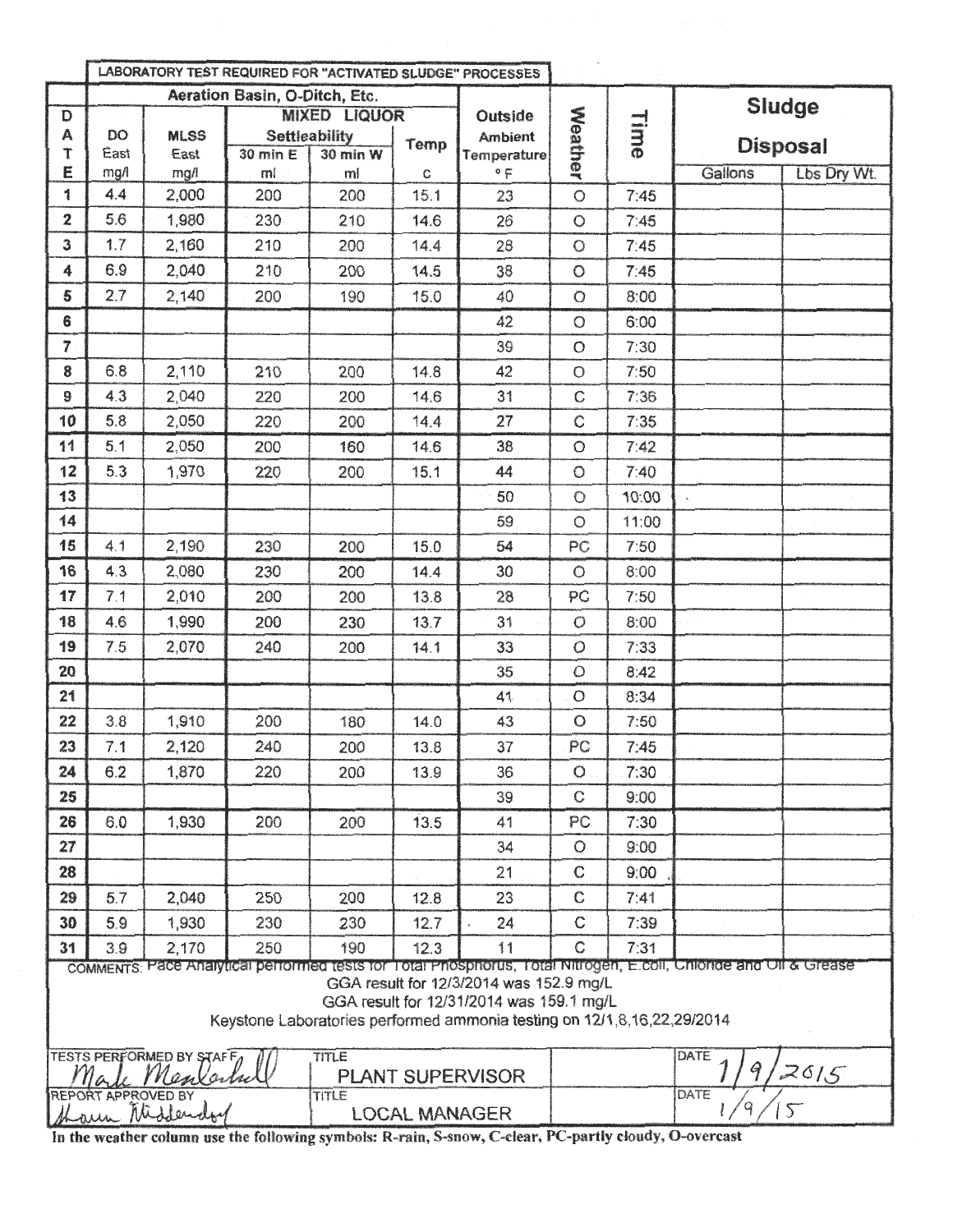#### Nevada Waste Water Treatment Plant VERNON COUNTY/SOUTHWEST REGION

 $\ddot{\phantom{a}}$ 

Permit # M0-0089109

#### QUARTERLY INSTREAM MONITORING REPORT

| Sample<br>Date | Time        | ID                              | Temp | Ammonia     | D.O.        | рH  | Chlorophyll<br>а       | Flow              |
|----------------|-------------|---------------------------------|------|-------------|-------------|-----|------------------------|-------------------|
| 12/2/14        | 7:05<br>a.m | <b>SM1</b><br>(upstream)        | 5.2C | $0.18$ mg/L | 8.7<br>mg/L | 7.4 | 13.2 $\frac{13.2}{15}$ | .97<br><b>MGD</b> |
| 12/2/14        | 7:25<br>a.m | SM <sub>2</sub><br>(downstream) | 9.2C | $0.26$ mg/L | 7.9<br>mg/L | 7.8 | 5.2 $\frac{ug}{L}$     | 1.6<br><b>MGD</b> |

| Comments: SM1 Open channel. | SM2 Open channel.      |
|-----------------------------|------------------------|
| Weather: Overcast.          |                        |
| Water Clarity: SM1 Clear.   | SM <sub>2</sub> Clear. |
|                             |                        |

 $\overline{a}$ 

 $\epsilon$ 

 $\mathcal{L}_{\mathcal{A}}$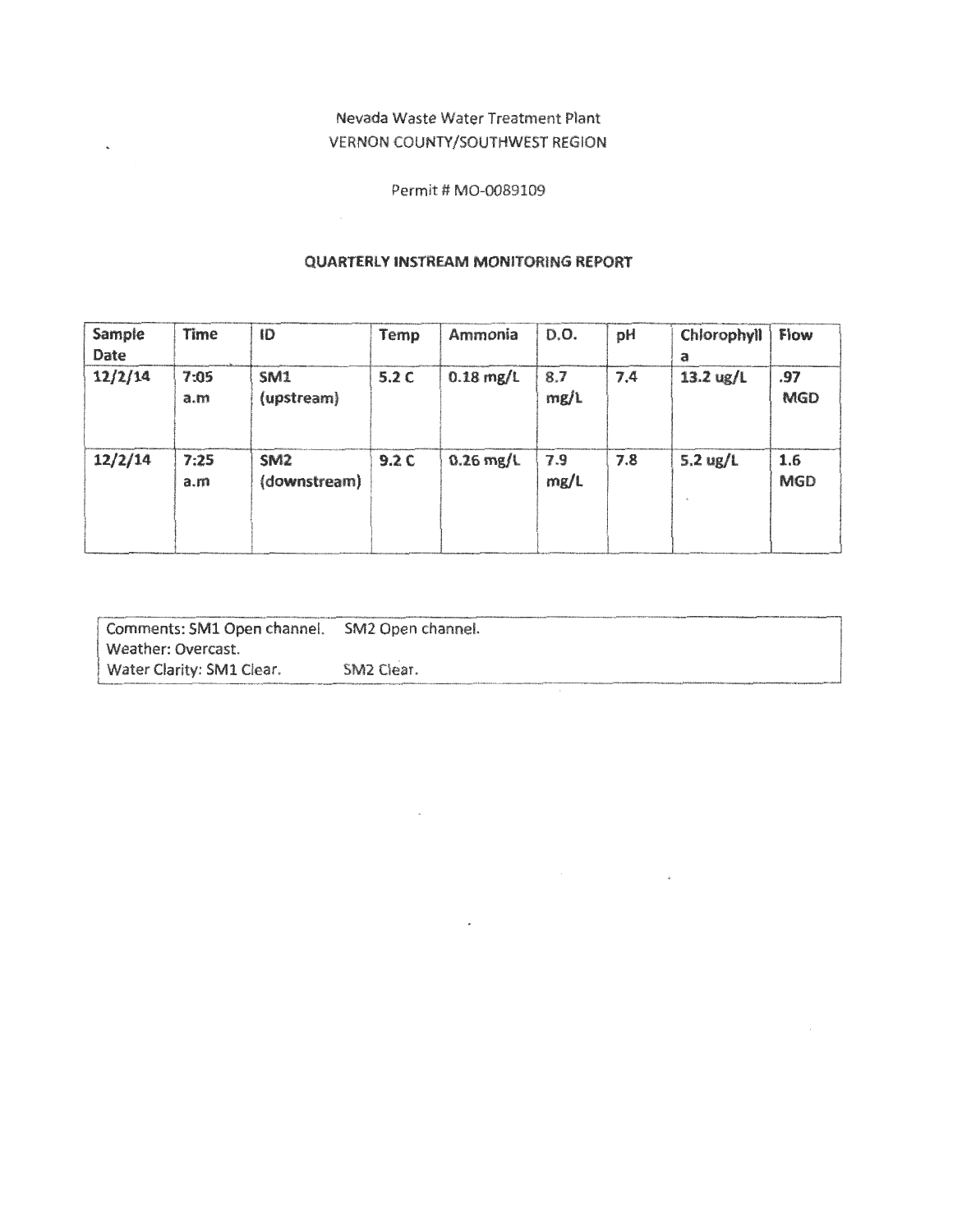

#### Project: QUARTERLY SAMPLING

Pace Project No.: 60183682

| Sample: SM1 RIVER SAMPLE            | Lab ID: 60183682001                                    |              | Collected: 12/02/14 07:05 |              |                | Received:                     | 12/03/14 10:00 | Matrix: Water |      |
|-------------------------------------|--------------------------------------------------------|--------------|---------------------------|--------------|----------------|-------------------------------|----------------|---------------|------|
| Parameters                          | <b>Results</b>                                         | <b>Units</b> |                           | Report Limit | DF             | Prepared                      | Analyzed       | CAS No.       | Qual |
| <b>Chlorophyll &amp; Pheophytin</b> | Analytical Method: SM10200 Preparation Method: SM10200 |              |                           |              |                |                               |                |               |      |
| Chlorophyll a                       | 13.2 $ug/L$                                            |              |                           |              |                | 12/03/14 17:35                | 12/10/13 15:00 |               |      |
| Chlorophyll b                       | 4.3 $\mu$ g/L                                          |              |                           |              |                | 12/03/14 17:35                | 12/10/13 15:00 |               |      |
| Chlorophyll c                       | $8.5 \text{ ug/L}$                                     |              |                           |              |                | 12/03/14 17:35                | 12/10/13 15:00 |               |      |
| Chlorophyll a (Corrected)           | $0.0 \text{ u}g/L$                                     |              |                           |              |                | 12/03/14 17:35 12/10/13 15:00 |                |               |      |
| Pheophytin                          | 54.6 ug/L                                              |              |                           |              |                | 12/03/14 17:35                | 12/10/13 15:00 |               |      |
|                                     |                                                        |              |                           |              |                |                               |                |               |      |
| Sample: SM2 RIVER SAMPLE            | Lab ID: 60183682002                                    |              | Collected:                |              | 12/02/14 07:25 | Received:                     | 12/03/14 10:00 | Matrix: Water |      |
| Parameters                          | Results                                                | Units        |                           | Report Limit | DF             | Prepared                      | Analyzed       | CAS No.       | Qual |
| <b>Chlorophyll &amp; Pheophytin</b> | Analytical Method: SM10200 Preparation Method: SM10200 |              |                           |              |                |                               |                |               |      |
| Chlorophyll a                       | $5.2$ ug/L                                             |              |                           |              |                | 12/03/14 17:35                | 12/10/13 15:00 |               |      |
| Chlorophyll b                       | 2.8 $ug/L$                                             |              |                           |              |                | 12/03/14 17:35                | 12/10/13 15:00 |               |      |
| Chlorophyll c                       | 4.8 $ug/L$                                             |              |                           |              |                | 12/03/14 17:35                | 12/10/13 15:00 |               |      |
| Chlorophyll a (Corrected)           | $0.0 \text{ ug/L}$                                     |              |                           |              |                | 12/03/14 17:35 12/10/13 15:00 |                |               |      |
| Pheophytin                          | 11.0 $ug/L$                                            |              |                           |              |                | 12/03/14 17:35 12/10/13 15:00 |                |               |      |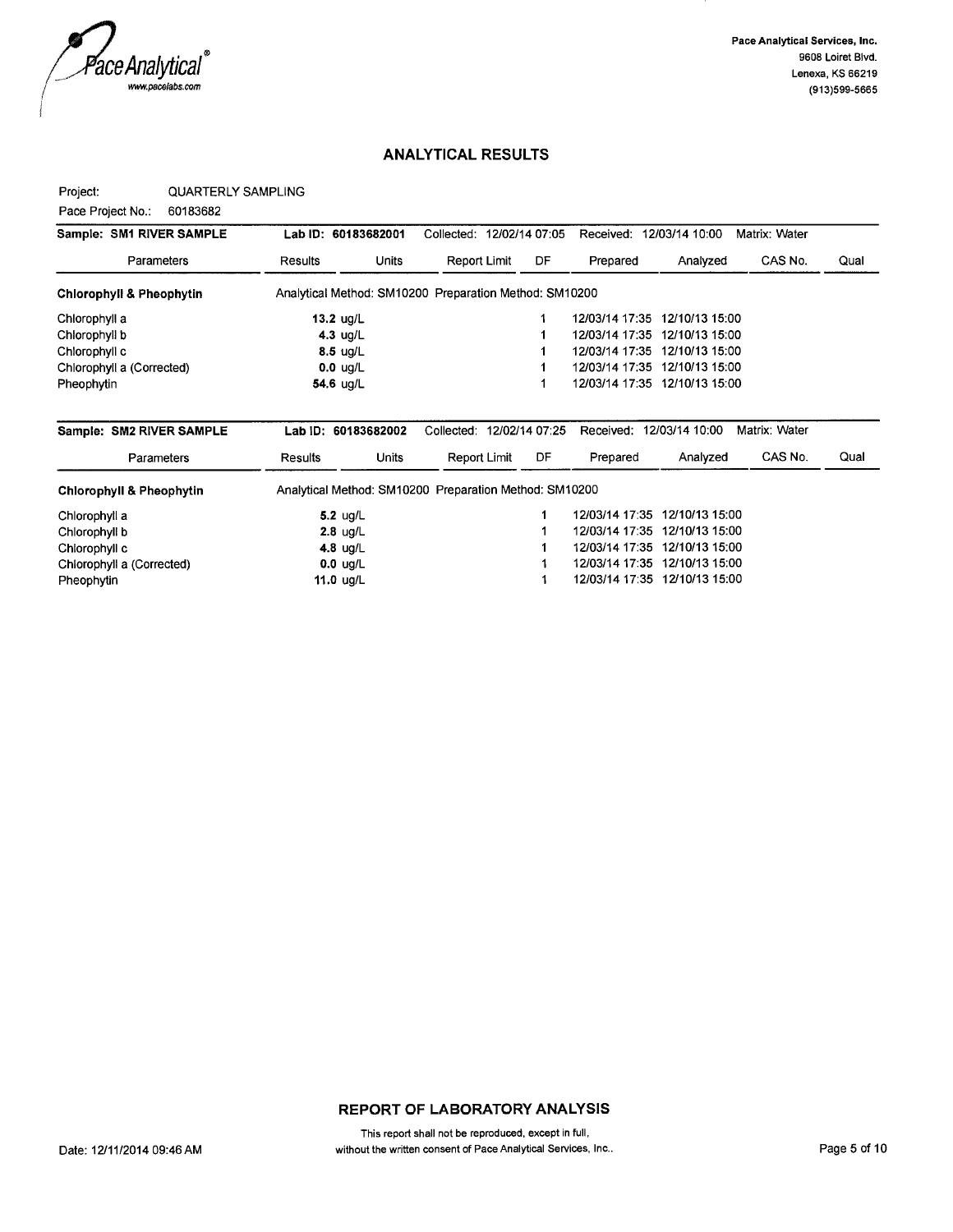



December 19, 2014

Page 1 of 4

Work Order: 1L40843

Report To

Mark Mendenhall

Alliance Water Resources - Nevada WWTP

16517 S 1338 Road

Nevada, MO 64772

Project : Routine Analyisis

Project Number: Alliance Water Resources - WWTP

Work Order Information

Date Received: 12/11/2014 12:00PM Collector: Mendenhall, Mark Phone: (417) 448-2761

PO Number: WWTP2014A

| Analyte           |           | Result      | <b>MRL</b> | Batch                       | Method                      | Analyst               | Analyzed       | <b>Qualifier</b> |
|-------------------|-----------|-------------|------------|-----------------------------|-----------------------------|-----------------------|----------------|------------------|
| 1L40843-01        | SM1 River |             |            | Matrix: Water<br>Collected: |                             | 12/02/14 07:05        |                |                  |
| Nitrogen, Ammonia |           | $0.18$ mg/L | 0.10       | 1XL0588                     | <b>SM 4500-NH3 BF</b>       | 12/17/14 14:11<br>SAI |                |                  |
| 1L40843-02        | SM2 River |             |            |                             | Collected:<br>Matrix: Water |                       |                | 12/02/14 07:25   |
| Nitrogen, Ammonia |           | $0.26$ mg/L | 0.10       | 1XL0588                     | SM 4500-NH3 BF              | SAI                   | 12/17/14 14:11 |                  |

*The results in this report apply to the samples analyzed in accordance with the chain of custody document. This analytical report must be reproduced in its entirety. Samples were preserved in accordance with 40 CFRfor pH adjustment unless otherwise noted. MRL= Method Reporting limit.*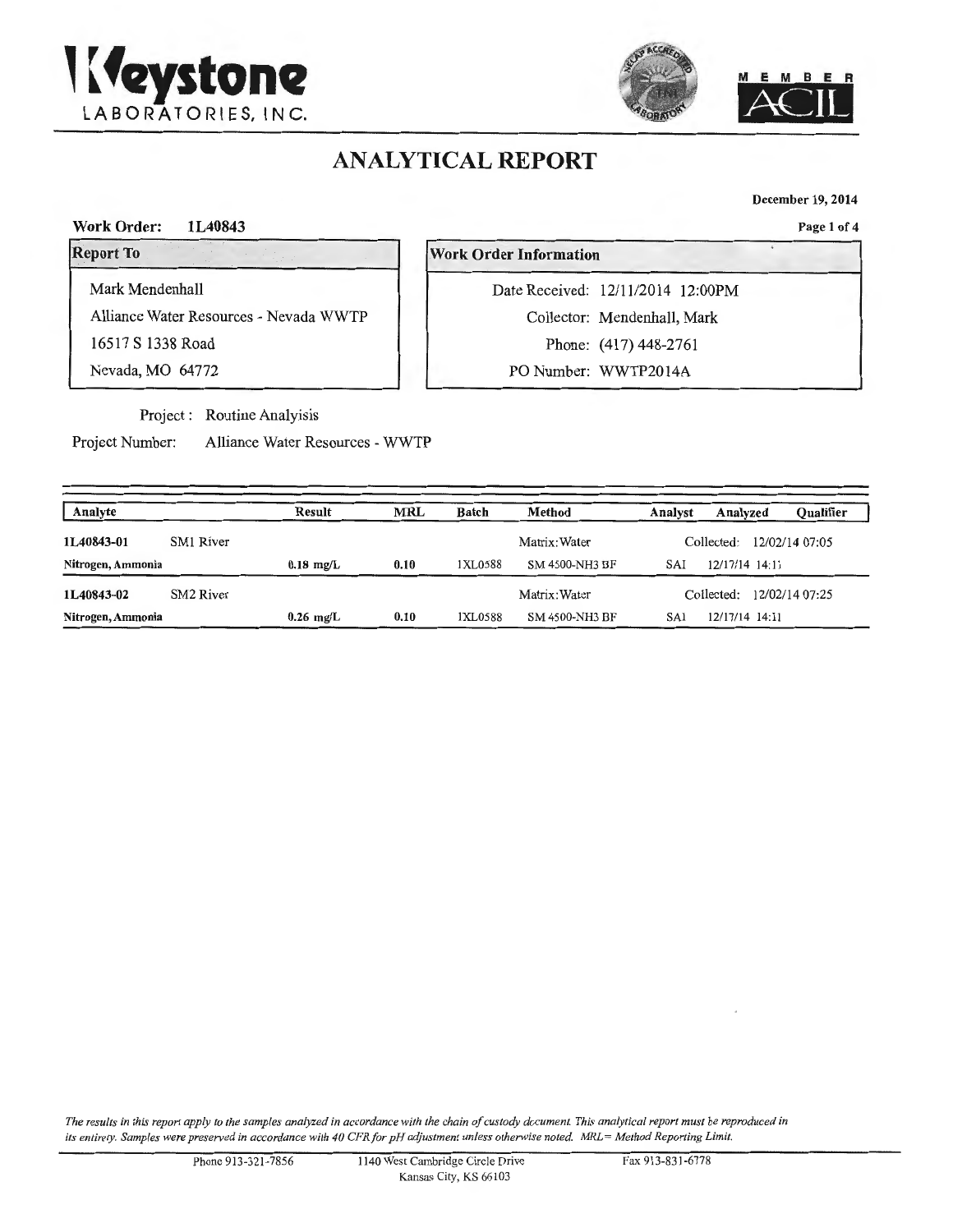



December 19, 2014

Page 1 of 4

#### Work Order: 1L40842

Report To

Mark Mendenhall

Alliance Water Resources - Nevada WWTP

.

16517 S 1338 Road

Nevada, MO 64772

Project : Routine Analyisis

Project Number: Alliance Water Resources - WWTP

#### Work Order Information

Date Received: 12/11/2014 12:00PM Collector: Mendenhall, Mark Phone: (417) 448-2761

PO Number: WWTP2014A

| Analyte           | Result             | <b>MRL</b> | Batch   | Method                | Analyst | Qualifier<br>Analyzed        |
|-------------------|--------------------|------------|---------|-----------------------|---------|------------------------------|
| 1L40842-01        | Nevada WWTP - EFF. |            |         | Matrix: Water         |         | 12/01/14 11:45<br>Collected: |
| Nitrogen, Ammonia | $0.26$ mg/L        | 0.10       | 1XL0588 | SM 4500-NH3 BF        |         | 12/17/14 14:11               |
| 1L40842-02        | Nevada WWTP - EFF. |            |         | Matrix: Water         |         | 12/08/14 08:00<br>Collected: |
| Nitrogen, Ammonia | $0.35$ mg/L        | 0.10       | 1XL0588 | <b>SM 4500-NH3 BF</b> | SAI     | 12/17/14 14:11               |

*The resulrs in this report apply to the samples analyzed in accordance with the chain of custody document This analytical report must be reproduced in*  its entirety. Samples were preserved in accordance with 40 CFR for pH adjustment unless otherwise noted. MRL= Method Reporting Limit.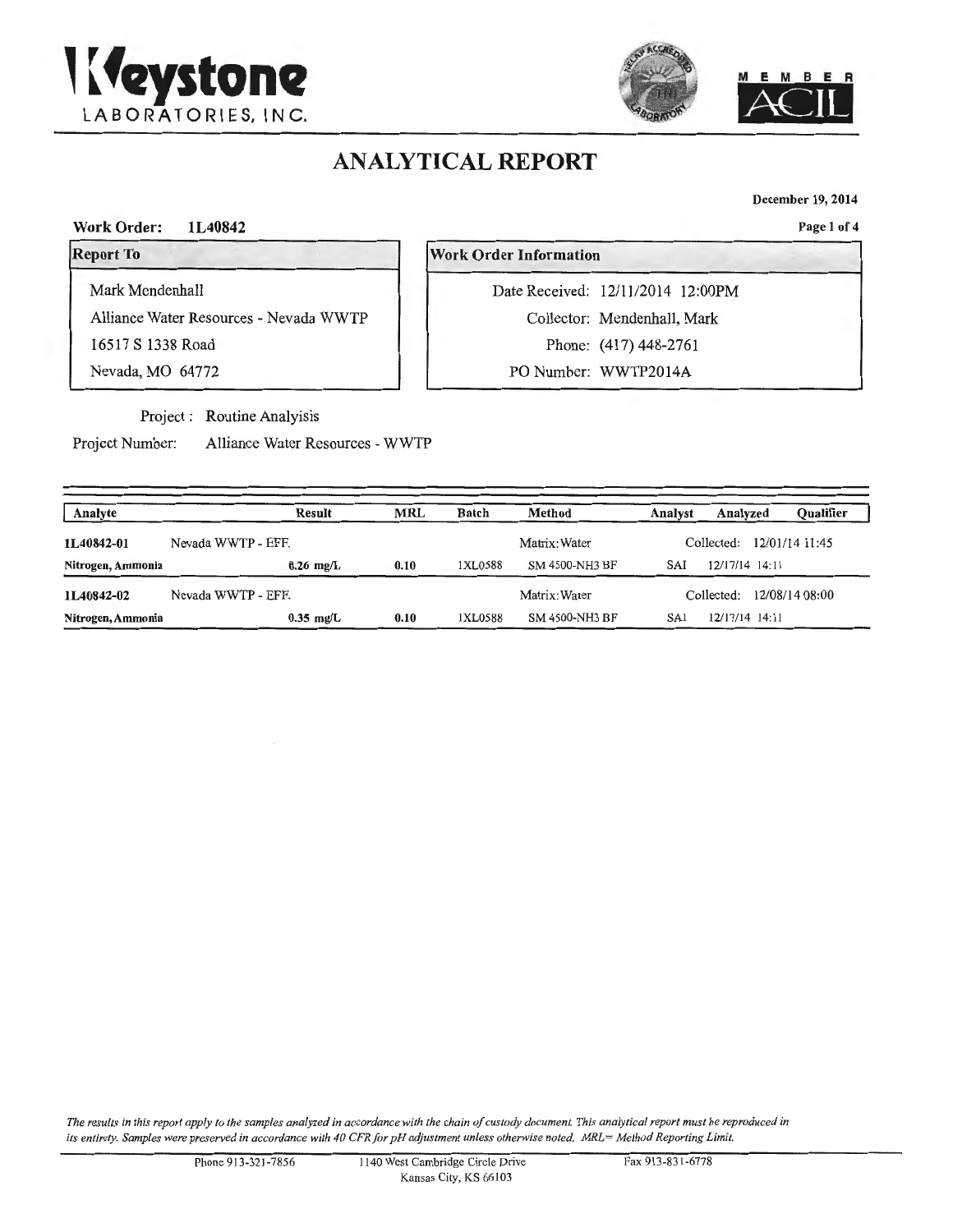



January 06, 2015

Work Order: 1L41477 Page 1 of 4

' . Report To Work Order Information

Alliance Water Resources - Nevada WWTP

16517 S 1338 Road

Mark Mendenhall

Nevada, MO 64772

Project : Routine Analyisis

Project Number: Alliance Water Resources - WWTP

Date Received: 12/23/2014 12:30PM Collector: Mendenhall, Mark Phone: (417) 448-2761

PO Number: WWTP2014A

| Analyte           |                                                                | <b>Result</b> | <b>MRL</b>       | Batch   | Method                | <b>Qualifier</b><br>Analyst<br>Analyzed |
|-------------------|----------------------------------------------------------------|---------------|------------------|---------|-----------------------|-----------------------------------------|
| 1L41477-01        | Nevada WWTP EFF.                                               |               |                  |         | Matrix: Water         | Collected: 12/16/14 08:00               |
| Nitrogen, Ammonia |                                                                | $0.35$ mg/L   | 0.10             | 1YA0055 | <b>SM 4500-NH3 BF</b> | 01/05/15 15:42<br>SAI                   |
| 1L41477-02        | Nevada WWTP EFF.                                               |               |                  |         | Matrix: Water         | Collected: 12/22/14 10:00               |
| Nitrogen, Ammonia | SAI<br><b>SM 4500-NH3 BF</b><br>1YA0055<br>0.10<br>$0.35$ mg/L |               | $01/05/15$ 15:42 |         |                       |                                         |

*The results in this report apply to the samples analyzed in accordance with the chain of custody document This analytical report must be reproduced in its entirety. Samples were preserved in accordance with 40 CFRfor pH adjustment unless otherwise noted. MRL= Method Reporting Limit.* 



.. '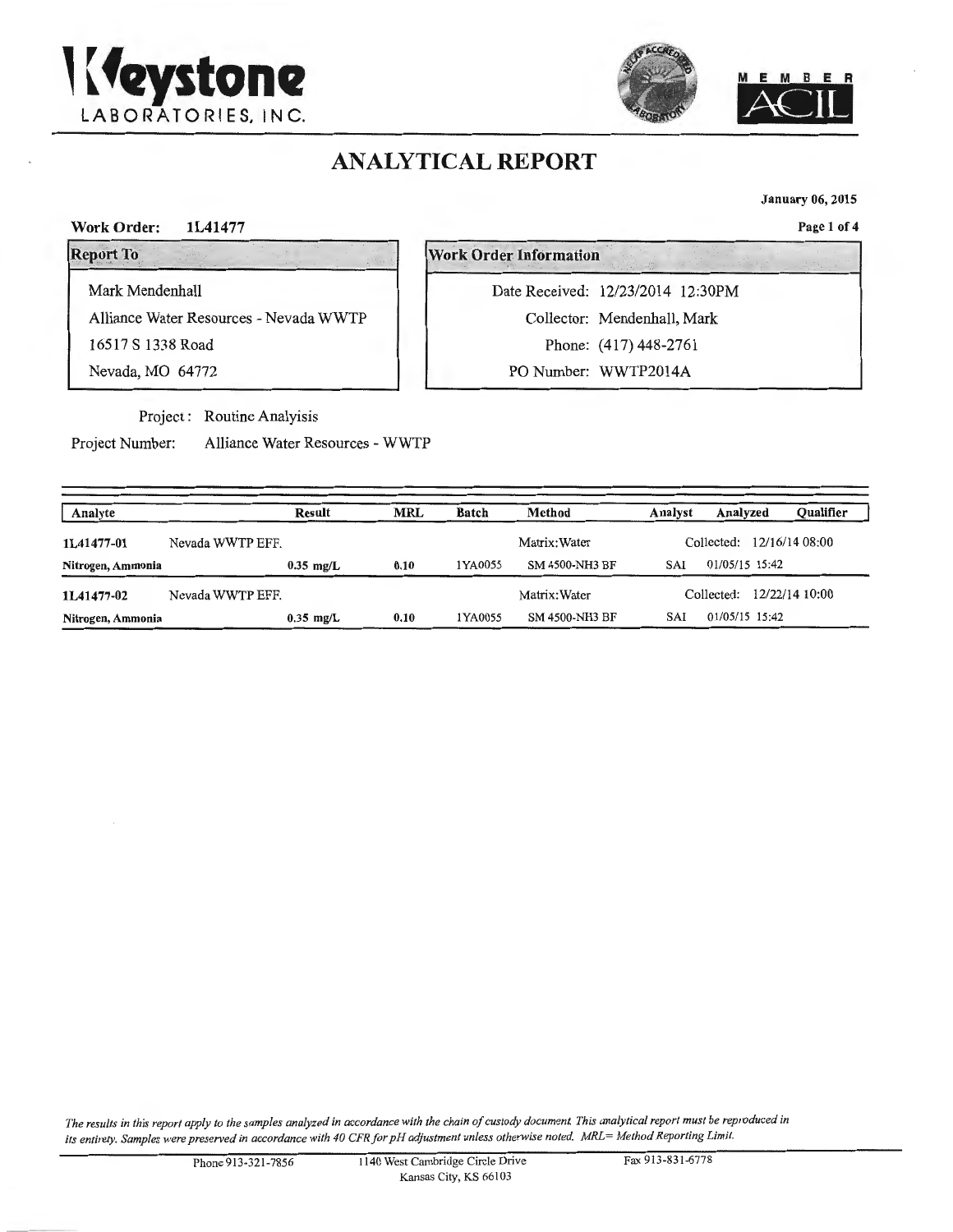



Analyte Result MRL Batch Method Analyst Analyzed

Nitrogen, Ammonia 0.49 mg/L 0.10 IYA0055 SM 4500-NH3 BF SAI 01/05/15 15:42

1L41703-01 Nevada WWTP - EFF. Matrix: Water Collected: 12/29/14 08:00

January 06, 2015

Page 1 of 4

Qualifier

#### Report To

**Work Order Information** 

Mark Mendenhall

Work Order: 1L41703

Alliance Water Resources - Nevada WWTP

16517 S 1338 Road

Nevada, MO 64772

Project : Routine Analyisis

Project Number: Alliance Water Resources - WWTP

| Date Received: 12/30/2014 10:30AM |
|-----------------------------------|
| Collector: Stone, Les             |
| Phone: (417) 448-2761             |
|                                   |

PO Number: WWTP2014A

| The results in this report apply to the samples analyzed in accordance with the chain of custody document. This analytical report must be reproduced in |
|---------------------------------------------------------------------------------------------------------------------------------------------------------|
| its entirety. Samples were preserved in accordance with 40 CFR for pH adjustment unless otherwise noted. MRL= Method Reporting Limit.                   |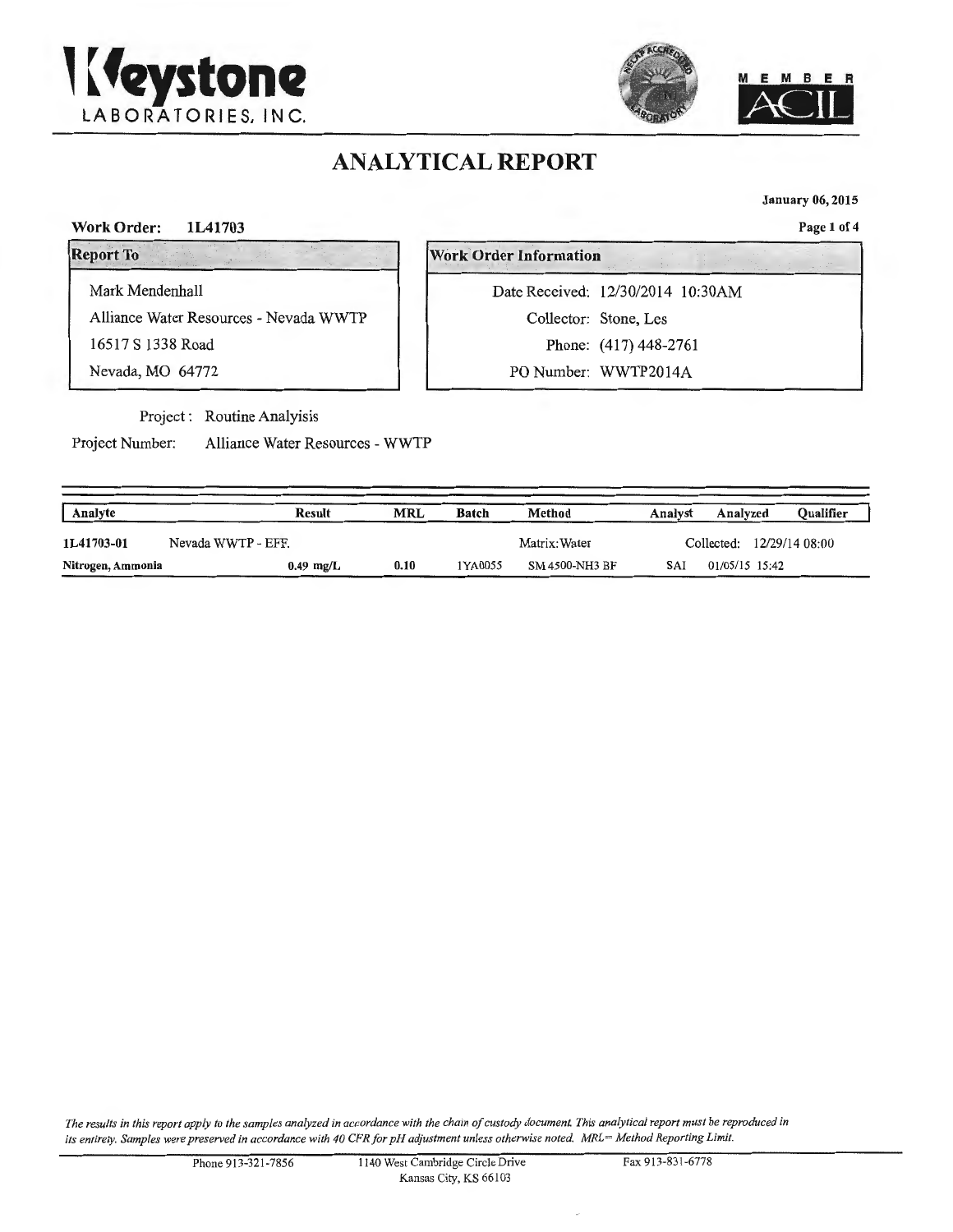

Project: MONTHLY SAMPLING

Pace Project No.: 60183604

| Sample: NEVADA WWTP EFF        | Lab ID: 60183604001          | Collected: 12/02/14 10:30 |            |          | Received: 12/02/14 19:45  | Matrix: Water |      |
|--------------------------------|------------------------------|---------------------------|------------|----------|---------------------------|---------------|------|
| Parameters                     | Results<br>Units             | Report Limit              | DF         | Prepared | Analyzed                  | CAS No.       | Qual |
| <b>HEM, Oil and Grease</b>     | Analytical Method: EPA 1664A |                           |            |          |                           |               |      |
| Oil and Grease                 | ND mg/L                      |                           | 5.0<br>1   |          | 12/08/14 14:22            |               |      |
| Total Nitrogen Calculation     | Analytical Method: SM 2710B  |                           |            |          |                           |               |      |
| Nitrogen                       | 15.2 $mg/L$                  |                           | 0.20<br>1  |          | 12/12/14 08:49 7727-37-9  |               |      |
| 300.0 IC Anions 28 Days        | Analytical Method: EPA 300.0 |                           |            |          |                           |               |      |
| Chloride                       | 214 mg/L                     |                           | 20.0<br>20 |          | 12/11/14 17:02 16887-00-6 |               |      |
| 351.2 Total Kjeldahl Nitrogen  | Analytical Method: EPA 351.2 |                           |            |          |                           |               |      |
| Nitrogen, Kjeldahl, Total      | 1.1 $mg/L$                   |                           | 0.50<br>1  |          | 12/11/14 10:18 7727-37-9  |               |      |
| 353.2 Nitrogen, NO2/NO3 unpres | Analytical Method: EPA 353.2 |                           |            |          |                           |               |      |
| Nitrogen, Nitrate              | 14.1 $mg/L$                  |                           | 5<br>0.50  |          | 12/03/14 15:20            |               |      |
| Nitrogen, Nitrite              | ND mg/L                      |                           | 5<br>0.50  |          | 12/03/14 15:20            |               |      |
| Nitrogen, NO2 plus NO3         | 14.1 mg/L                    |                           | 5<br>0.50  |          | 12/03/14 15:20            |               |      |
| 365.4 Total Phosphorus         | Analytical Method: EPA 365.4 |                           |            |          |                           |               |      |
| Phosphorus                     | $3.2 \text{ mg/L}$           |                           | 0.10<br>1  |          | 12/09/14 14:51 7723-14-0  |               |      |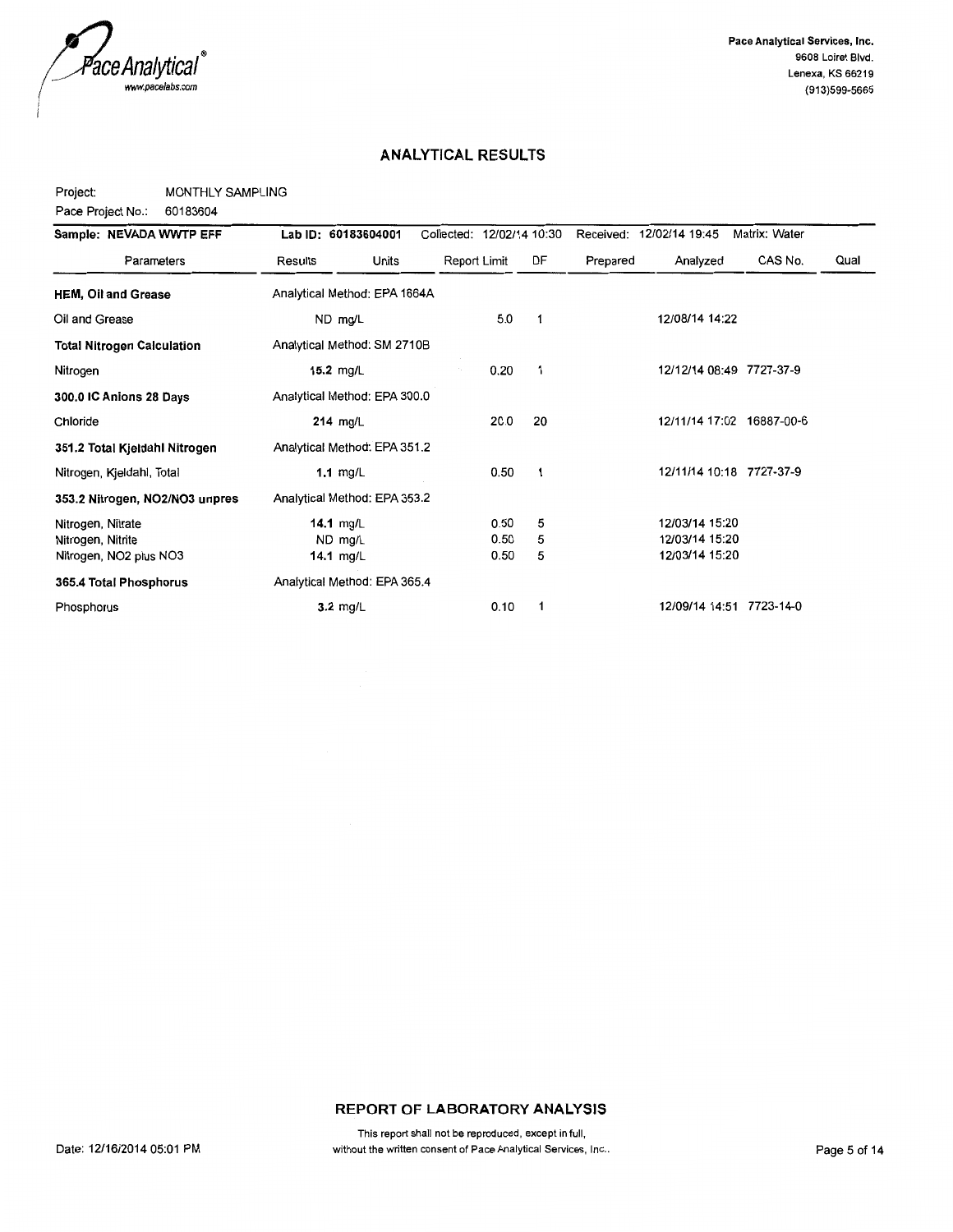

Project: TCLP

Pace Project No.: 60183880

| Sample: NEVADA SLUDGE                    | Lab ID: 60183880001                                      |       | Collected: 12/04/14 10:30 |              |              | Received: 12/04/14 19:35                                                   |                                          | Matrix: Solid |       |
|------------------------------------------|----------------------------------------------------------|-------|---------------------------|--------------|--------------|----------------------------------------------------------------------------|------------------------------------------|---------------|-------|
| Results reported on a "dry-weight" basis |                                                          |       |                           |              |              |                                                                            |                                          |               |       |
| Parameters                               | Results                                                  | Units |                           | Report Limit | DF           | Prepared                                                                   | Analyzed                                 | CAS No.       | Qual  |
| 6010 MET ICP, TCLP                       | Analytical Method: EPA 6010 Preparation Method: EPA 3010 |       |                           |              |              |                                                                            |                                          |               |       |
|                                          | Leachate Method/Date: EPA 1311; 12/12/14 00:00           |       |                           |              |              |                                                                            |                                          |               |       |
| Arsenic                                  | ND mg/L                                                  |       |                           | 0.50         | 1            |                                                                            | 12/15/14 07:45 12/17/14 10:51 7440-38-2  |               |       |
| Barium                                   | ND mg/L                                                  |       |                           | 2.5          | 1            |                                                                            | 12/15/14 07:45 12/17/14 10:51 7440-39-3  |               |       |
| Cadmium                                  | ND mg/L                                                  |       |                           | 0.050        | 1            |                                                                            | 12/15/14 07:45 12/17/14 10:51 7440-43-9  |               |       |
| Chromium                                 | $ND$ mg/L                                                |       |                           | 0.10         | 1            |                                                                            | 12/15/14 07:45 12/17/14 10:51 7440-47-3  |               |       |
| Lead                                     | ND mg/L                                                  |       |                           | 0.50         | 1            |                                                                            | 12/15/14 07:45 12/17/14 10:51 7439-92-1  |               |       |
| Selenium                                 | ND mg/L                                                  |       |                           | 0.50         | 1            |                                                                            | 12/15/14 07:45 12/17/14 10:51 7782-49-2  |               |       |
| Silver                                   | ND mg/L                                                  |       |                           | 0.10         | 1            |                                                                            | 12/15/14 07:45 12/17/14 10:51 7440-22-4  |               |       |
| 7470 Mercury, TCLP                       | Analytical Method: EPA 7470 Preparation Method: EPA 7470 |       |                           |              |              |                                                                            |                                          |               |       |
|                                          | Leachate Method/Date: EPA 1311; 12/12/14 00:00           |       |                           |              |              |                                                                            |                                          |               |       |
| Mercury                                  | $ND$ mg/L                                                |       |                           | 0.0020       | 1            |                                                                            | 12/15/14 09:30 12/15/14 12:08 7439-97-6  |               | M1,R1 |
| 8270 MSSV TCLP Sep Funnel                | Analytical Method: EPA 8270 Preparation Method: EPA 3510 |       |                           |              |              |                                                                            |                                          |               |       |
|                                          | Leachate Method/Date: EPA 1311; 12/12/14 00:00           |       |                           |              |              |                                                                            |                                          |               |       |
| 1,4-Dichlorobenzene                      | ND ug/L                                                  |       |                           | 100          | 1            |                                                                            | 12/15/14 00:00 12/15/14 18:06 106-46-7   |               |       |
| 2,4-Dinitrotoluene                       | ND ug/L                                                  |       |                           | 100          | 1            |                                                                            | 12/15/14 00:00 12/15/14 18:06 121-14-2   |               |       |
| Hexachloro-1,3-butadiene                 | ND ug/L                                                  |       |                           | 100          | 1            |                                                                            | 12/15/14 00:00 12/15/14 18:06 87-68-3    |               |       |
| Hexachlorobenzene                        | ND ug/L                                                  |       |                           | 100          | 1            |                                                                            | 12/15/14 00:00 12/15/14 18:06 118-74-1   |               |       |
| Hexachloroethane                         | ND ug/L                                                  |       |                           | 100          | 1            |                                                                            | 12/15/14 00:00 12/15/14 18:06 67-72-1    |               |       |
| 2-Methylphenol(o-Cresol)                 | ND ug/L                                                  |       |                           | 100          | 1            |                                                                            | 12/15/14 00:00 12/15/14 18:06 95-48-7    |               |       |
| 3&4-Methylphenol(m&p Cresol)             | ND ug/L                                                  |       |                           | 200          | 1            |                                                                            | 12/15/14 00:00 12/15/14 18:06            |               |       |
| Nitrobenzene                             | $ND$ ug/L                                                |       |                           | 100          | 1            |                                                                            | 12/15/14 00:00 12/15/14 18:06 98-95-3    |               |       |
| Pentachlorophenol                        | ND ug/L                                                  |       |                           | 500          | 1            |                                                                            | 12/15/14 00:00 12/15/14 18:06 87-86-5    |               |       |
| Pyridine                                 | ND ug/L                                                  |       |                           | 100          | 1            |                                                                            | 12/15/14 00:00 12/15/14 18:06 110-86-1   |               |       |
| 2,4,5-Trichlorophenol                    | ND ug/L                                                  |       |                           | 500          | 1            |                                                                            | 12/15/14 00:00 12/15/14 18:06 95-95-4    |               |       |
| 2,4,6-Trichlorophenol                    | ND ug/L                                                  |       |                           | 100          | 1            |                                                                            | 12/15/14 00:00 12/15/14 18:06 88-06-2    |               |       |
| <b>Surrogates</b>                        |                                                          |       |                           |              |              |                                                                            |                                          |               |       |
| Nitrobenzene-d5 (S)                      | 101 %                                                    |       |                           | 60-113       | 1            |                                                                            | 12/15/14 00:00 12/15/14 18:06 4165-60-0  |               |       |
| 2-Fluorobiphenyl (S)                     | 94 %                                                     |       |                           | 64-106       | 1            |                                                                            | 12/15/14 00:00 12/15/14 18:06 321-60-8   |               |       |
| Terphenyl-d14 (S)                        | 99 %                                                     |       |                           | 71-111       | 1            |                                                                            | 12/15/14 00:00 12/15/14 18:06 1718-51-0  |               |       |
| Phenol-d6 (S)                            | 88 %                                                     |       |                           | 46-108       | 1            |                                                                            | 12/15/14 00:00 12/15/14 18:06 13127-88-3 |               |       |
| 2-Fluorophenol (S)                       | 86 %                                                     |       |                           | 48-101       | $\mathbf{1}$ |                                                                            | 12/15/14 00:00 12/15/14 18:06 367-12-4   |               |       |
| 2,4,6-Tribromophenol (S)                 | 99 %                                                     |       |                           | 54-119       | 1            |                                                                            | 12/15/14 00:00 12/15/14 18:06 118-79-6   |               |       |
| 8260 MSV TCLP                            |                                                          |       |                           |              |              | Analytical Method: EPA 8260 Leachate Method/Date: EPA 1311; 12/12/14 00:00 |                                          |               |       |
| Benzene                                  | ND ug/L                                                  |       |                           | 50.0         | 1            |                                                                            | 12/15/14 20:03 71-43-2                   |               |       |
| 2-Butanone (MEK)                         | ND ug/L                                                  |       |                           | 1000         | 1            |                                                                            | 12/15/14 20:03 78-93-3                   |               |       |
| Carbon tetrachloride                     | ND ug/L                                                  |       |                           | 50.0         | 1            |                                                                            | 12/15/14 20:03 56-23-5                   |               |       |
| Chlorobenzene                            | ND ug/L                                                  |       |                           | 50.0         | 1            |                                                                            | 12/15/14 20:03 108-90-7                  |               |       |
| Chloroform                               | ND ug/L                                                  |       |                           | 200          | 1            |                                                                            | 12/15/14 20:03 67-66-3                   |               |       |
| 1,2-Dichloroethane                       | ND ug/L                                                  |       |                           | 50.0         | 1            |                                                                            | 12/15/14 20:03 107-06-2                  |               |       |
| 1,1-Dichloroethene                       | ND ug/L                                                  |       |                           | 50.0         | 1            |                                                                            | 12/15/14 20:03 75-35-4                   |               |       |
| Tetrachloroethene                        | ND ug/L                                                  |       |                           | 50.0         | 1            |                                                                            | 12/15/14 20:03 127-18-4                  |               |       |
| Trichloroethene                          | ND ug/L                                                  |       |                           | 50.0         | 1            |                                                                            | 12/15/14 20:03 79-01-6                   |               |       |
| Vinyl chloride                           | ND ug/L                                                  |       |                           | 100          | 1            |                                                                            | 12/15/14 20:03 75-01-4                   |               |       |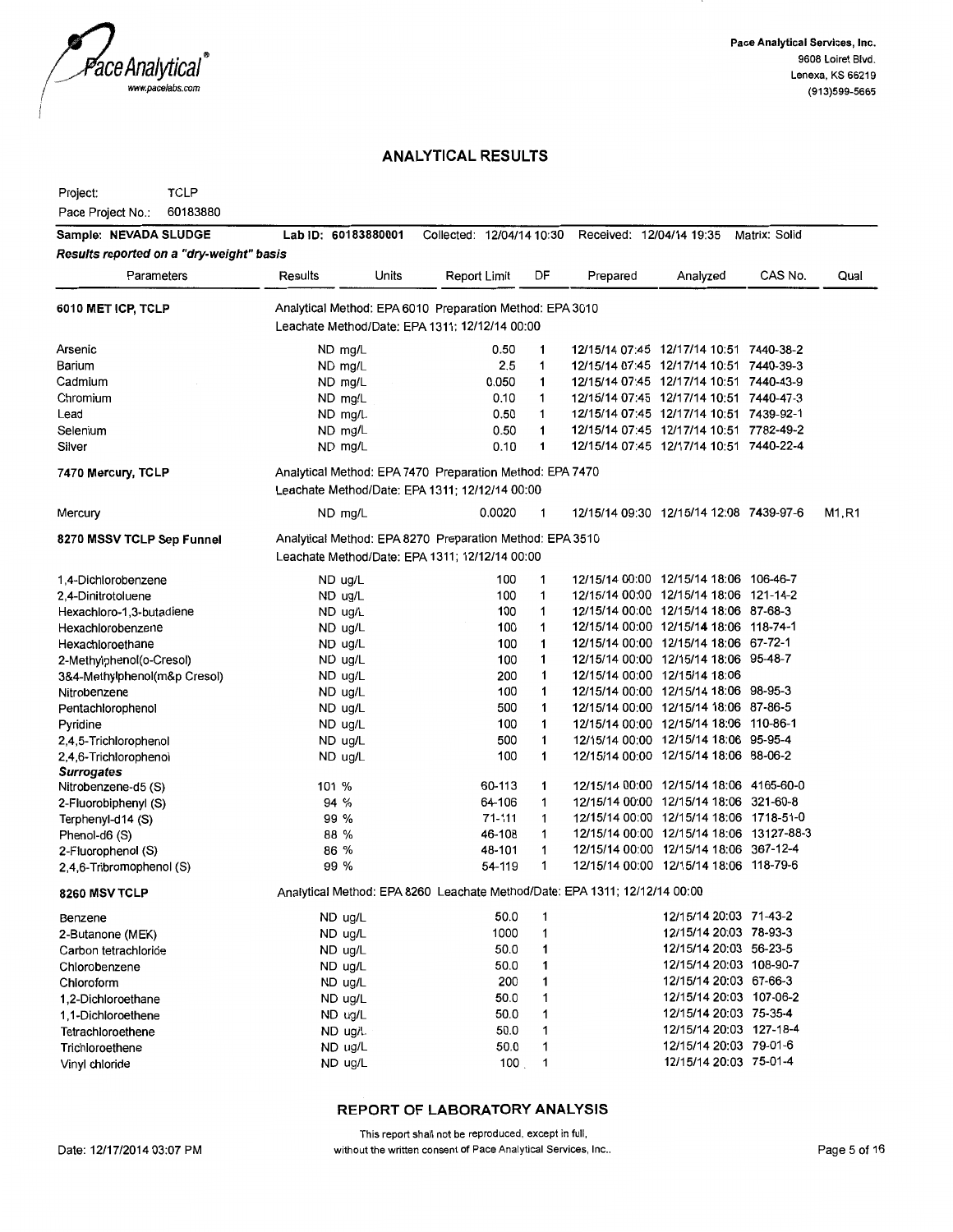

Project: TCLP Pace Project No.: 60183880

| Sample: NEVADA SLUDGE                    | Lab ID: 60183880001 |       | Collected: 12/04/14 10:30                                                  |    | Received: | 12/04/14 19:35            | Matrix: Solid |      |
|------------------------------------------|---------------------|-------|----------------------------------------------------------------------------|----|-----------|---------------------------|---------------|------|
| Results reported on a "dry-weight" basis |                     |       |                                                                            |    |           |                           |               |      |
| Parameters                               | Results             | Units | Report Limit                                                               | DF | Prepared  | Analyzed                  | CAS No.       | Qual |
| 8260 MSV TCLP                            |                     |       | Analytical Method: EPA 8260 Leachate Method/Date: EPA 1311; 12/12/14 00:00 |    |           |                           |               |      |
| <b>Surrogates</b>                        |                     |       |                                                                            |    |           |                           |               |      |
| 1,2-Dichloroethane-d4 (S)                | 100 %               |       | 82-123                                                                     |    |           | 12/15/14 20:03 17060-07-0 |               |      |
| Toluene-d8 (S)                           | 105 %               |       | 80-120                                                                     |    |           | 12/15/14 20:03 2037-26-5  |               |      |
| 4-Bromofluorobenzene (S)                 | 95 %                |       | 80-120                                                                     |    |           | 12/15/14 20:03 460-00-4   |               |      |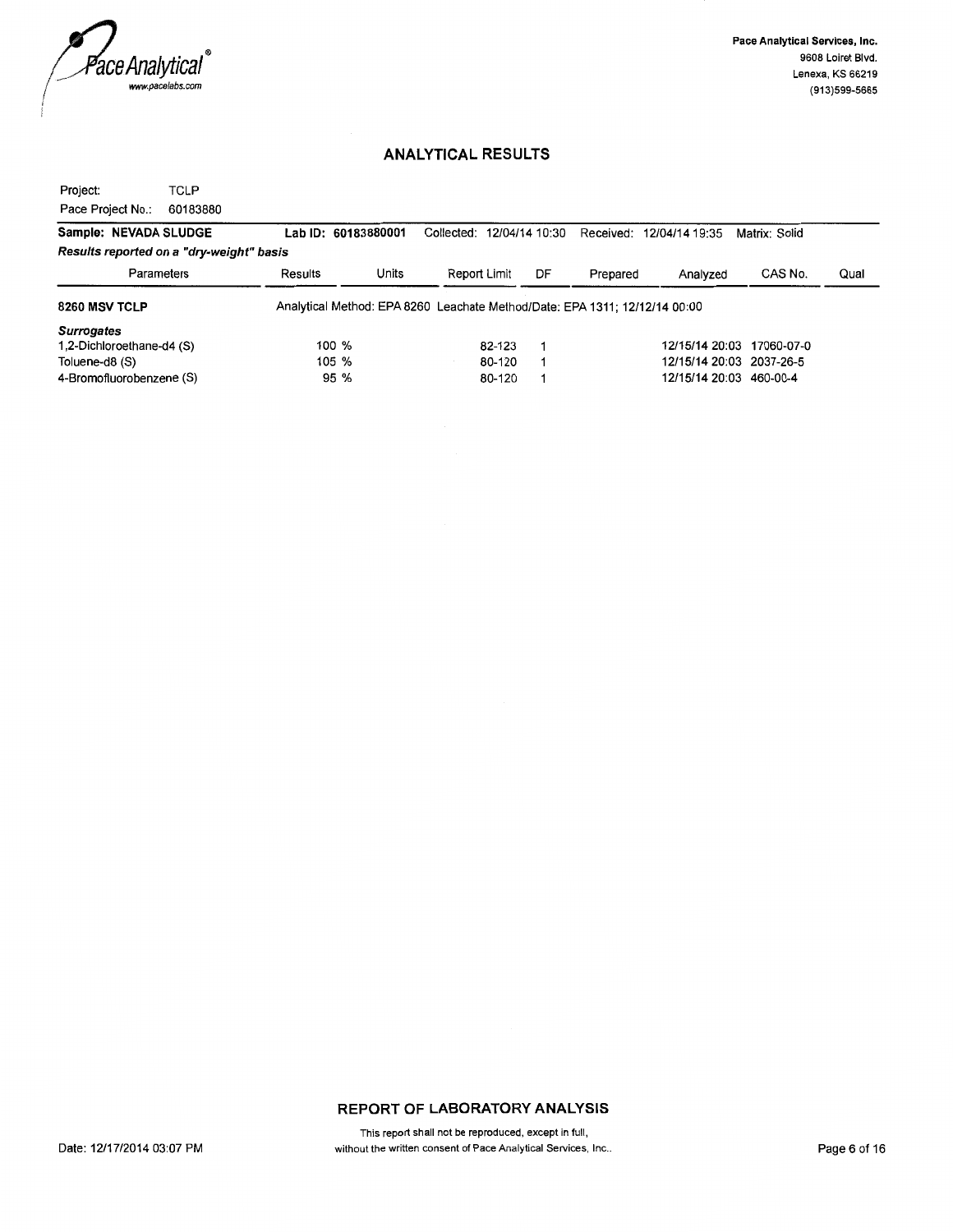

Project: PRIORITY POLLUTANTS

Pace Project No.: 60183869

| Sample: NEVADA SLUDGE                    | Lab ID: 60183869001 | Collected: 12/04/14 10:45                                |              |    | Received: 12/04/14 19:35 |                                          | Matrix: Solid |                    |
|------------------------------------------|---------------------|----------------------------------------------------------|--------------|----|--------------------------|------------------------------------------|---------------|--------------------|
| Results reported on a "dry-weight" basis |                     |                                                          |              |    |                          |                                          |               |                    |
| Parameters                               | Results             | Units                                                    | Report Limit | DF | Prepared                 | Analyzed                                 | CAS No.       | Qual               |
| 8081 GCS Pesticides                      |                     | Analytical Method: EPA 8081 Preparation Method: EPA 3546 |              |    |                          |                                          |               |                    |
| Aldrin                                   | ND ug/kg            |                                                          | 21.6         | 1  |                          | 12/12/14 10:46 12/17/14 20:35 309-00-2   |               | R1                 |
| alpha-BHC                                | ND ug/kg            |                                                          | 21.6         | 1  |                          | 12/12/14 10:46 12/17/14 20:35 319-84-6   |               |                    |
| beta-BHC                                 | ND ug/kg            |                                                          | 21.6         | 1  |                          | 12/12/14 10:46 12/17/14 20:35 319-85-7   |               |                    |
| delta-BHC                                | ND ug/kg            |                                                          | 21.6         | 1  |                          | 12/12/14 10:46 12/17/14 20:35 319-86-8   |               |                    |
| gamma-BHC (Lindane)                      | ND ug/kg            |                                                          | 21.6         | 1  |                          | 12/12/14 10:46 12/17/14 20:35 58-89-9    |               |                    |
| alpha-Chlordane                          | ND ug/kg            |                                                          | 216          | 1  |                          | 12/12/14 10:46 12/17/14 20:35 5103-71-9  |               |                    |
| gamma-Chlordane                          | ND ug/kg            |                                                          | 21.6         | 1  |                          | 12/12/14 10:46 12/17/14 20:35 5103-74-2  |               |                    |
| 4,4'-DDD                                 | ND ug/kg            |                                                          | 42.3         | 1  |                          | 12/12/14 10:46 12/17/14 20:35 72-54-8    |               |                    |
| 4,4'-DDE                                 | ND ug/kg            |                                                          | 42.3         | 1  |                          | 12/12/14 10:46 12/17/14 20:35 72-55-9    |               |                    |
| 4,4'-DDT                                 | ND ug/kg            |                                                          | 42.3         | 1  |                          | 12/12/14 10:46 12/17/14 20:35 50-29-3    |               |                    |
| Dieldrin                                 | ND ug/kg            |                                                          | 42.3         | 1  |                          | 12/12/14 10:46 12/17/14 20:35 60-57-1    |               |                    |
| Endosulfan I                             | ND ug/kg            |                                                          | 21.6         | 1  |                          | 12/12/14 10:46 12/17/14 20:35 959-98-8   |               |                    |
| Endosulfan II                            | ND ug/kg            |                                                          | 42.3         | 1  |                          | 12/12/14 10:46 12/17/14 20:35 33213-65-9 |               |                    |
| Endosulfan sulfate                       | ND ug/kg            |                                                          | 42.3         | 1  |                          | 12/12/14 10:46 12/17/14 20:35 1031-07-8  |               |                    |
| Endrin                                   | ND ug/kg            |                                                          | 42.3         | 1  |                          | 12/12/14 10:46 12/17/14 20:35 72-20-8    |               |                    |
| Endrin aldehyde                          | ND ug/kg            |                                                          | 42.3         | 1  |                          | 12/12/14 10:46 12/17/14 20:35 7421-93-4  |               |                    |
| Endrin ketone                            | ND ug/kg            |                                                          | 42.3         | 1  |                          | 12/12/14 10:46 12/17/14 20:35 53494-70-5 |               |                    |
| Heptachlor                               | ND ug/kg            |                                                          | 21.6         | 1  |                          | 12/12/14 10:46 12/17/14 20:35 76-44-8    |               |                    |
| Heptachlor epoxide                       | ND ug/kg            |                                                          | 21.6         | 1  |                          | 12/12/14 10:46 12/17/14 20:35 1024-57-3  |               |                    |
| Methoxychlor                             | ND ug/kg            |                                                          | 212          | 1  |                          | 12/12/14 10:46 12/17/14 20:35 72-43-5    |               |                    |
| Toxaphene                                | ND ug/kg            |                                                          | 848          | 1  |                          | 12/12/14 10:46 12/17/14 20:35 8001-35-2  |               |                    |
| <b>Surrogates</b>                        |                     |                                                          |              |    |                          |                                          |               |                    |
| Tetrachloro-m-xylene (S)                 | 45 %.               |                                                          | 10-178       | 1  |                          | 12/12/14 10:46 12/17/14 20:35 877-09-8   |               |                    |
| Tetrachloro-m-xylene (S)                 | 74 %.               |                                                          | 10-178       | 1  |                          | 12/12/14 10:46 12/17/14 20:35 877-09-8   |               |                    |
| Decachlorobiphenyl (S)                   | 10 %.               |                                                          | 15-177       | 1  |                          | 12/12/14 10:46 12/17/14 20:35 2051-24-3  |               | 2e, S0             |
| Decachlorobiphenyl (S)                   | 11 %.               |                                                          | 15-177       | 1  |                          | 12/12/14 10:46 12/17/14 20:35 2051-24-3  |               | 2e, S <sub>0</sub> |
| 8082 GCS PCB                             |                     | Analytical Method: EPA 8082 Preparation Method: EPA 3546 |              |    |                          |                                          |               |                    |
| PCB-1016 (Aroclor 1016)                  | ND ug/kg            |                                                          | 381          | 1  |                          | 12/12/14 10:52 12/16/14 19:19 12674-11-2 |               | 1e                 |
| PCB-1221 (Aroclor 1221)                  | ND ug/kg            |                                                          | 381          | 1  |                          | 12/12/14 10:52 12/16/14 19:19 11104-28-2 |               |                    |
| PCB-1232 (Aroclor 1232)                  | ND ug/kg            |                                                          | 381          | 1  |                          | 12/12/14 10:52 12/16/14 19:19 11141-16-5 |               |                    |
| PCB-1242 (Aroclor 1242)                  | ND ug/kg            |                                                          | 381          | 1  |                          | 12/12/14 10:52 12/16/14 19:19 53469-21-9 |               |                    |
| PCB-1248 (Aroclor 1248)                  | ND ug/kg            |                                                          | 381          | 1  |                          | 12/12/14 10:52 12/16/14 19:19 12672-29-6 |               |                    |
| PCB-1254 (Aroclor 1254)                  | ND ug/kg            |                                                          | 381          | 1  |                          | 12/12/14 10:52 12/16/14 19:19 11097-69-1 |               |                    |
| PCB-1260 (Aroclor 1260)                  | ND ug/kg            |                                                          | 381          | 1  |                          | 12/12/14 10:52 12/16/14 19:19 11096-82-5 |               |                    |
| <b>Surrogates</b>                        |                     |                                                          |              |    |                          |                                          |               |                    |
| Tetrachloro-m-xylene (S)                 | 48 %.               |                                                          | 10-171       | 1  |                          | 12/12/14 10:52 12/16/14 19:19 877-09-8   |               |                    |
| Tetrachloro-m-xylene (S)                 | 51 %.               |                                                          | 10-171       | 1  |                          | 12/12/14 10:52 12/16/14 19:19 877-09-8   |               |                    |
| Decachlorobiphenyl (S)                   | 14 %.               |                                                          | 15-184       | 1  |                          | 12/12/14 10:52 12/16/14 19:19 2051-24-3  |               | S1                 |
| Decachlorobiphenyl (S)                   | 12 %.               |                                                          | 15-184       | 1  |                          | 12/12/14 10:52 12/16/14 19:19 2051-24-3  |               | S0                 |
| 6010 MET ICP Red. Interference           |                     | Analytical Method: EPA 6010 Preparation Method: EPA 3050 |              |    |                          |                                          |               |                    |
| Antimony                                 | ND mg/kg            |                                                          | 2.3          | 1  |                          | 12/11/14 10:30 12/16/14 12:37 7440-36-0  |               |                    |
| Arsenic                                  | 4.7 mg/kg           |                                                          | 2.3          | 1  |                          | 12/11/14 10:30 12/16/14 12:37 7440-38-2  |               |                    |
| Beryllium                                | $0.73$ mg/kg        |                                                          | 0.23         | 1  |                          | 12/11/14 10:30 12/16/14 12:37 7440-41-7  |               |                    |
| Cadmium                                  | 6.0 mg/kg           |                                                          | 1.1          | 1  |                          | 12/11/14 10:30 12/16/14 12:37 7440-43-9  |               |                    |

#### **REPORT OF LABORATORY ANALYSIS**

This report shall not be reproduced, except in full,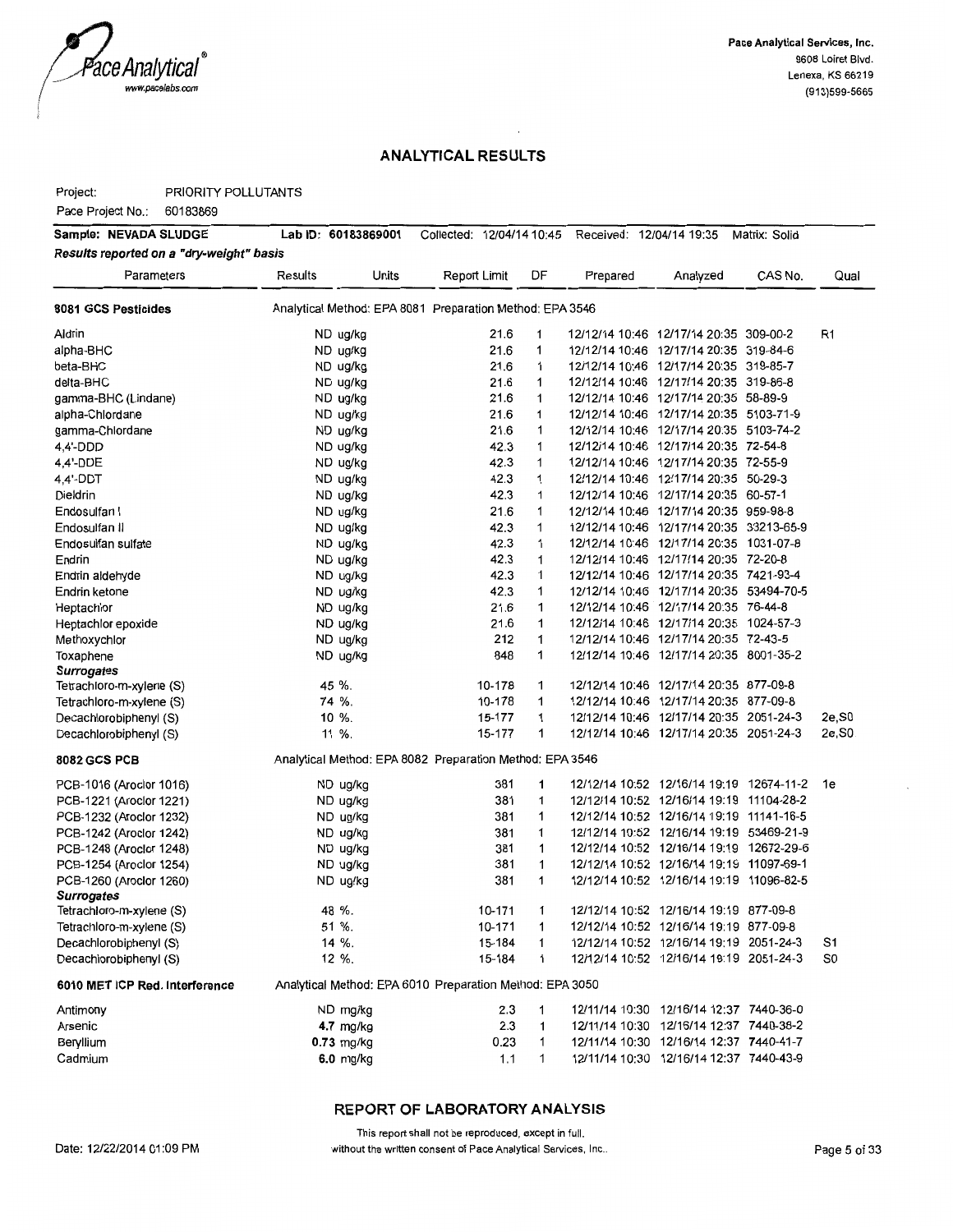

Project: PRIORITY POLLUTANTS

Pace Project No.: 60183869

| Sample: NEVADA SLUDGE                    | Lab ID: 60183869001                                      |       | Collected: 12/04/14 10:45 |        |    | Received: 12/04/14 19:35 |                                          | Matrix: Solid |      |
|------------------------------------------|----------------------------------------------------------|-------|---------------------------|--------|----|--------------------------|------------------------------------------|---------------|------|
| Results reported on a "dry-weight" basis |                                                          |       |                           |        |    |                          |                                          |               |      |
| Parameters                               | Results                                                  | Units | Report Limit              |        | DF | Prepared                 | Analyzed                                 | CAS No.       | Qual |
| 6010 MET ICP Red. Interference           | Analytical Method: EPA 6010 Preparation Method: EPA 3050 |       |                           |        |    |                          |                                          |               |      |
| Chromium                                 | 24.9 mg/kg                                               |       |                           | 1.1    | 1  |                          | 12/11/14 10:30 12/16/14 12:37 7440-47-3  |               |      |
| Copper                                   | 423 mg/kg                                                |       |                           | 2.3    | 1  |                          | 12/11/14 10:30 12/16/14 12:37 7440-50-8  |               |      |
| Lead                                     | 60.2 mg/kg                                               |       |                           | 2.3    | 1  |                          | 12/11/14 10:30 12/16/14 12:37 7439-92-1  |               |      |
| Nickel                                   | 28.3 mg/kg                                               |       |                           | 1.1    | 1  |                          | 12/11/14 10:30 12/16/14 12:37 7440-02-0  |               |      |
| Selenium                                 | 6.4 mg/kg                                                |       |                           | 3.4    | 1  |                          | 12/11/14 10:30 12/16/14 12:37 7782-49-2  |               |      |
| Silver                                   | 6.8 mg/kg                                                |       |                           | 1.6    | 1  |                          | 12/11/14 10:30 12/16/14 12:37 7440-22-4  |               |      |
| Thallium                                 | ND mg/kg                                                 |       |                           | 4.5    | 1  |                          | 12/11/14 10:30 12/16/14 12:37 7440-28-0  |               |      |
| Zinc                                     | 1570 mg/kg                                               |       |                           | 22.6   | 1  |                          | 12/11/14 10:30 12/16/14 12:37 7440-66-6  |               |      |
| 7471 Mercury                             | Analytical Method: EPA 7471 Preparation Method: EPA 7471 |       |                           |        |    |                          |                                          |               |      |
| Mercury                                  | ND mg/kg                                                 |       |                           | 1.5    | 1  |                          | 12/08/14 12:00 12/09/14 10:14 7439-97-6  |               |      |
| 8270 MSSV Semivolatiles                  | Analytical Method: EPA 8270 Preparation Method: EPA 3546 |       |                           |        |    |                          |                                          |               |      |
| Acenaphthene                             | ND ug/kg                                                 |       |                           | 34000  | 1  |                          | 12/06/14 00:00 12/10/14 22:20 83-32-9    |               |      |
| Acenaphthylene                           | ND ug/kg                                                 |       |                           | 34000  | 1  |                          | 12/06/14 00:00 12/10/14 22:20 208-96-8   |               |      |
| Anthracene                               | ND ug/kg                                                 |       |                           | 34000  | 1  |                          | 12/06/14 00:00 12/10/14 22:20 120-12-7   |               |      |
| Benzo(a)anthracene                       | ND ug/kg                                                 |       |                           | 34000  | 1  |                          | 12/06/14 00:00 12/10/14 22:20 56-55-3    |               |      |
| Benzo(a)pyrene                           | ND ug/kg                                                 |       |                           | 34000  | 1  |                          | 12/06/14 00:00 12/10/14 22:20 50-32-8    |               |      |
| Benzo(b)fluoranthene                     | ND ug/kg                                                 |       |                           | 34000  | 1  |                          | 12/06/14 00:00 12/10/14 22:20 205-99-2   |               |      |
| Benzo(g,h,i)perylene                     | ND ug/kg                                                 |       |                           | 34000  | 1  |                          | 12/06/14 00:00 12/10/14 22:20 191-24-2   |               |      |
| Benzo(k)fluoranthene                     | ND ug/kg                                                 |       |                           | 34000  | 1  |                          | 12/06/14 00:00 12/10/14 22:20 207-08-9   |               |      |
| Benzoic acid                             | ND ug/kg                                                 |       |                           | 172000 | 1  |                          | 12/06/14 00:00 12/10/14 22:20 65-85-0    |               |      |
| Benzyl alcohol                           | ND ug/kg                                                 |       |                           | 68000  | 1  |                          | 12/06/14 00:00 12/10/14 22:20 100-51-6   |               |      |
| 4-Bromophenylphenyl ether                | ND ug/kg                                                 |       |                           | 34000  | 1  |                          | 12/06/14 00:00 12/10/14 22:20 101-55-3   |               |      |
| Butylbenzylphthalate                     | ND ug/kg                                                 |       |                           | 34000  | 1  |                          | 12/06/14 00:00 12/10/14 22:20 85-68-7    |               |      |
| 4-Chloro-3-methylphenol                  | ND ug/kg                                                 |       |                           | 68000  | 1  |                          | 12/06/14 00:00 12/10/14 22:20 59-50-7    |               |      |
| 4-Chloroaniline                          | ND ug/kg                                                 |       |                           | 68000  | 1  |                          | 12/06/14 00:00 12/10/14 22:20 106-47-8   |               |      |
| bis(2-Chloroethoxy)methane               | ND ug/kg                                                 |       |                           | 34000  | 1  |                          | 12/06/14 00:00 12/10/14 22:20 111-91-1   |               |      |
| bis(2-Chloroethyl) ether                 | ND ug/kg                                                 |       |                           | 34000  | 1  |                          | 12/06/14 00:00 12/10/14 22:20 111-44-4   |               |      |
| bis(2-Chloroisopropyl) ether             | ND ug/kg                                                 |       |                           | 34000  | 1  |                          | 12/06/14 00:00 12/10/14 22:20 39638-32-9 |               |      |
| 2-Chloronaphthalene                      | ND ug/kg                                                 |       |                           | 34000  | 1  |                          | 12/06/14 00:00 12/10/14 22:20 91-58-7    |               |      |
| 2-Chlorophenol                           | ND ug/kg                                                 |       |                           | 34000  | 1  |                          | 12/06/14 00:00 12/10/14 22:20 95-57-8    |               |      |
| 4-Chlorophenylphenyl ether               | ND ug/kg                                                 |       |                           | 34000  | 1  |                          | 12/06/14 00:00 12/10/14 22:20 7005-72-3  |               |      |
| Chrysene                                 | ND ug/kg                                                 |       |                           | 34000  | 1  |                          | 12/06/14 00:00 12/10/14 22:20 218-01-9   |               |      |
| Dibenz(a,h)anthracene                    | ND ug/kg                                                 |       |                           | 34000  | 1  |                          | 12/06/14 00:00 12/10/14 22:20 53-70-3    |               |      |
| Dibenzofuran                             | ND ug/kg                                                 |       |                           | 34000  | 1  |                          | 12/06/14 00:00 12/10/14 22:20 132-64-9   |               |      |
| 1,2-Dichlorobenzene                      | ND ug/kg                                                 |       |                           | 34000  | 1  |                          | 12/06/14 00:00 12/10/14 22:20 95-50-1    |               |      |
| 1,3-Dichlorobenzene                      | ND ug/kg                                                 |       |                           | 34000  | 1  |                          | 12/06/14 00:00 12/10/14 22:20 541-73-1   |               |      |
| 1.4-Dichlorobenzene                      | ND ug/kg                                                 |       |                           | 34000  | 1  |                          | 12/06/14 00:00 12/10/14 22:20 106-46-7   |               |      |
| 3.3'-Dichlorobenzidine                   | ND ug/kg                                                 |       |                           | 68000  | 1  |                          | 12/06/14 00:00 12/10/14 22:20 91-94-1    |               |      |
| 2,4-Dichlorophenol                       | ND ug/kg                                                 |       |                           | 34000  | 1  |                          | 12/06/14 00:00 12/10/14 22:20 120-83-2   |               |      |
| Diethylphthalate                         | ND ug/kg                                                 |       |                           | 34000  | 1  |                          | 12/06/14 00:00 12/10/14 22:20 84-66-2    |               |      |
| 2,4-Dimethylphenol                       | ND ug/kg                                                 |       |                           | 34000  | 1  |                          | 12/06/14 00:00 12/10/14 22:20 105-67-9   |               |      |
| Dimethylphthalate                        | ND ug/kg                                                 |       |                           | 34000  | 1  |                          | 12/06/14 00:00 12/10/14 22:20 131-11-3   |               |      |
| Di-n-butylphthalate                      | ND ug/kg                                                 |       |                           | 34000  | 1  |                          | 12/06/14 00:00 12/10/14 22:20 84-74-2    |               |      |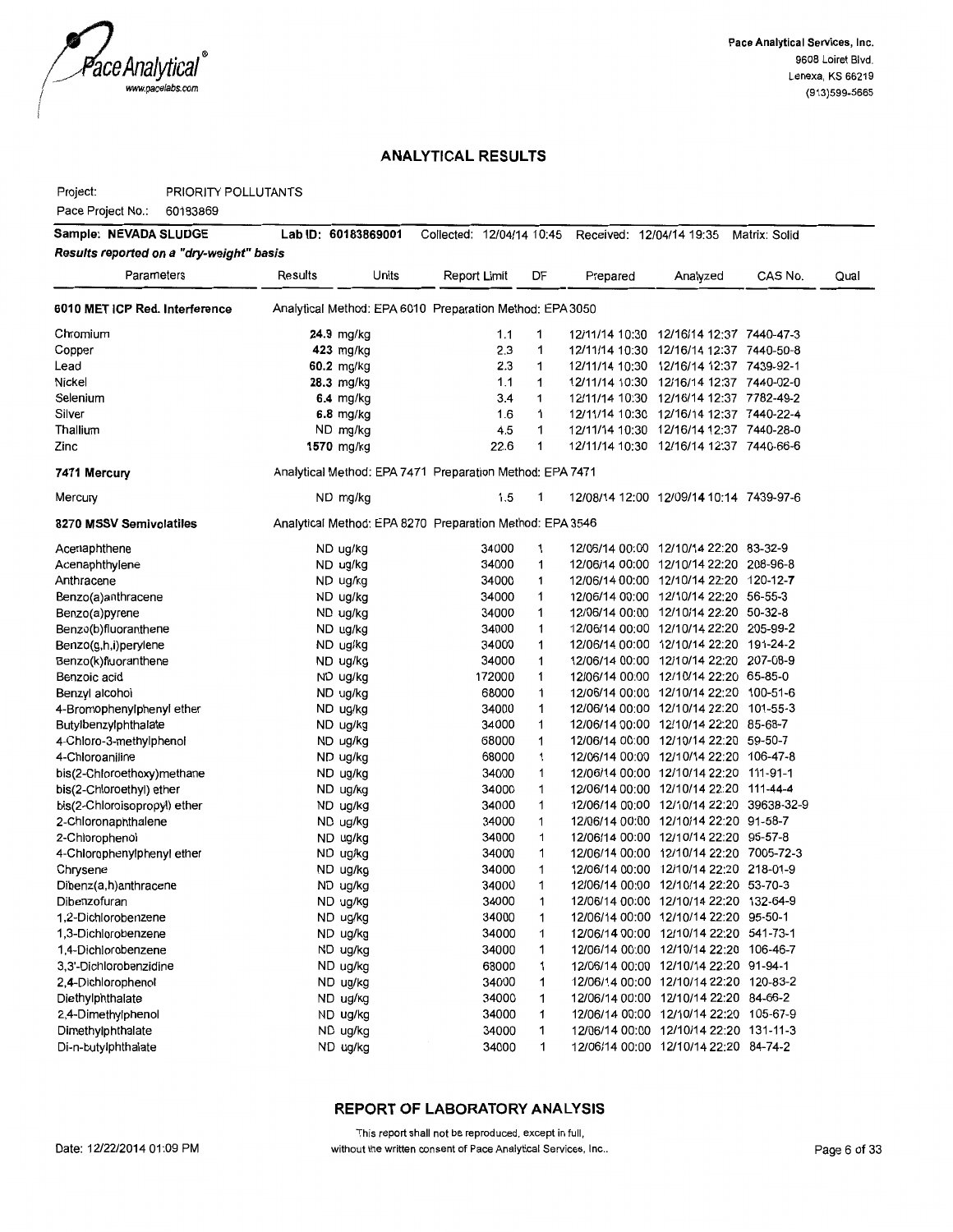

Project: PRIORITY POLLUTANTS

Pace Project No.: 60183869

| Sample: NEVADA SLUDGE                    | Lab ID: 60183869001         |       | Collected: 12/04/14 10:45                                |                   |          | Received: 12/04/14 19:35                                                        | Matrix: Solid |      |
|------------------------------------------|-----------------------------|-------|----------------------------------------------------------|-------------------|----------|---------------------------------------------------------------------------------|---------------|------|
| Results reported on a "dry-weight" basis |                             |       |                                                          |                   |          |                                                                                 |               |      |
| Parameters                               | Results                     | Units | Report Limit                                             | DF                | Prepared | Analyzed                                                                        | CAS No.       | Qual |
| 8270 MSSV Semivolatiles                  |                             |       | Analytical Method: EPA 8270 Preparation Method: EPA 3546 |                   |          |                                                                                 |               |      |
| 4,6-Dinitro-2-methylphenol               | ND ug/kg                    |       | 172000                                                   | 1                 |          | 12/06/14 00:00 12/10/14 22:20 534-52-1                                          |               |      |
| 2,4-Dinitrophenol                        | ND ug/kg                    |       | 172000                                                   | 1                 |          | 12/06/14 00:00 12/10/14 22:20 51-28-5                                           |               |      |
| 2,4-Dinitrotoluene                       | ND ug/kg                    |       | 34000                                                    | $\mathbf{1}$      |          | 12/06/14 00:00 12/10/14 22:20 121-14-2                                          |               |      |
| 2,6-Dinitrotoluene                       | ND ug/kg                    |       | 34000                                                    | 1                 |          | 12/06/14 00:00 12/10/14 22:20 606-20-2                                          |               |      |
| Di-n-octylphthalate                      | ND ug/kg                    |       | 34000                                                    | 1                 |          | 12/06/14 00:00 12/10/14 22:20 117-84-0                                          |               |      |
| bis(2-Ethylhexyl)phthalate               | ND ug/kg                    |       | 34000                                                    | 1                 |          | 12/06/14 00:00 12/10/14 22:20 117-81-7                                          |               |      |
| Fluoranthene                             | ND ug/kg                    |       | 34000                                                    | 1                 |          | 12/06/14 00:00 12/10/14 22:20 206-44-0                                          |               |      |
| Fluorene                                 | ND ug/kg                    |       | 34000                                                    | 1                 |          | 12/06/14 00:00 12/10/14 22:20 86-73-7                                           |               |      |
| Hexachloro-1,3-butadiene                 | ND ug/kg                    |       | 34000                                                    | 1                 |          | 12/06/14 00:00 12/10/14 22:20 87-68-3                                           |               |      |
| Hexachlorobenzene                        | ND ug/kg                    |       | 34000                                                    | 1                 |          | 12/06/14 00:00 12/10/14 22:20 118-74-1                                          |               |      |
| Hexachlorocyclopentadiene                | ND ug/kg                    |       | 34000                                                    | 1                 |          | 12/06/14 00:00 12/10/14 22:20 77-47-4                                           |               |      |
| Hexachloroethane                         | ND ug/kg                    |       | 34000                                                    | 1                 |          | 12/06/14 00:00 12/10/14 22:20 67-72-1                                           |               |      |
| Indeno(1,2,3-cd)pyrene                   | ND ug/kg                    |       | 34000                                                    | 1                 |          | 12/06/14 00:00 12/10/14 22:20 193-39-5                                          |               |      |
| Isophorone                               | ND ug/kg                    |       | 34000                                                    | 1                 |          | 12/06/14 00:00 12/10/14 22:20 78-59-1                                           |               |      |
| 2-Methylnaphthalene                      | ND ug/kg                    |       | 34000                                                    | 1                 |          | 12/06/14 00:00 12/10/14 22:20 91-57-6                                           |               |      |
| 2-Methylphenol(o-Cresol)                 | ND ug/kg                    |       | 34000                                                    | 1                 |          | 12/06/14 00:00 12/10/14 22:20 95-48-7                                           |               |      |
| 3&4-Methylphenol(m&p Cresol)             | ND ug/kg                    |       | 34000                                                    | 1                 |          | 12/06/14 00:00 12/10/14 22:20                                                   |               |      |
| Naphthalene                              | ND ug/kg                    |       | 34000                                                    | 1                 |          | 12/06/14 00:00 12/10/14 22:20 91-20-3                                           |               |      |
| 2-Nitroaniline                           | ND ug/kg                    |       | 68000                                                    | 1                 |          | 12/06/14 00:00 12/10/14 22:20 88-74-4                                           |               |      |
| 3-Nitroaniline                           | ND ug/kg                    |       | 68000                                                    | 1                 |          | 12/06/14 00:00 12/10/14 22:20 99-09-2                                           |               |      |
| 4-Nitroaniline                           | ND ug/kg                    |       | 68000                                                    | 1                 |          | 12/06/14 00:00 12/10/14 22:20 100-01-6                                          |               |      |
| Nitrobenzene                             | ND ug/kg                    |       | 34000                                                    | 1                 |          | 12/06/14 00:00 12/10/14 22:20 98-95-3                                           |               |      |
| 2-Nitrophenol                            | ND ug/kg                    |       | 34000                                                    | 1                 |          | 12/06/14 00:00 12/10/14 22:20 88-75-5                                           |               |      |
| 4-Nitrophenol                            | ND ug/kg                    |       | 172000                                                   | 1                 |          | 12/06/14 00:00 12/10/14 22:20 100-02-7                                          |               |      |
| N-Nitroso-di-n-propylamine               | ND ug/kg                    |       | 34000                                                    | 1                 |          | 12/06/14 00:00 12/10/14 22:20 621-64-7                                          |               |      |
| N-Nitrosodiphenylamine                   | ND ug/kg                    |       | 34000                                                    | 1                 |          | 12/06/14 00:00 12/10/14 22:20 86-30-6                                           |               |      |
| Pentachlorophenol                        | ND ug/kg                    |       | 172000                                                   | 1                 |          | 12/06/14 00:00 12/10/14 22:20 87-86-5                                           |               |      |
| Phenanthrene                             | ND ug/kg                    |       | 34000                                                    | 1                 |          | 12/06/14 00:00 12/10/14 22:20 85-01-8                                           |               |      |
| Phenol                                   | ND ug/kg                    |       | 34000                                                    | 1                 |          | 12/06/14 00:00 12/10/14 22:20 108-95-2                                          |               |      |
| Pyrene<br>Pyridine                       | ND ug/kg                    |       | 34000                                                    | 1                 |          | 12/06/14 00:00 12/10/14 22:20 129-00-0                                          |               |      |
| 1.2.4-Trichlorobenzene                   | ND ug/kg                    |       | 34000                                                    | 1                 |          | 12/06/14 00:00 12/10/14 22:20 110-86-1                                          |               |      |
| 2,4,5-Trichlorophenol                    | ND ug/kg<br>ND ug/kg        |       | 34000<br>34000                                           | $\mathbf{1}$<br>1 |          | 12/06/14 00:00 12/10/14 22:20 120-82-1<br>12/06/14 00:00 12/10/14 22:20 95-95-4 |               |      |
| 2,4,6-Trichlorophenol                    | ND ug/kg                    |       | 34000                                                    | 1                 |          | 12/06/14 00:00 12/10/14 22:20 88-06-2                                           |               |      |
| <b>Surrogates</b>                        |                             |       |                                                          |                   |          |                                                                                 |               |      |
| Nitrobenzene-d5 (S)                      | 77 %                        |       | 44-115                                                   | 1                 |          | 12/06/14 00:00 12/10/14 22:20 4165-60-0                                         |               |      |
| 2-Fluorobiphenyl (S)                     | 78 %                        |       | 57-117                                                   | 1                 |          | 12/06/14 00:00 12/10/14 22:20 321-60-8                                          |               |      |
| Terphenyl-d14 (S)                        | 80 %                        |       | 45-129                                                   | 1                 |          | 12/06/14 00:00 12/10/14 22:20 1718-51-0                                         |               |      |
| Phenol-d6 (S)                            | 74 %                        |       | 46-104                                                   | 1                 |          | 12/06/14 00:00 12/10/14 22:20 13127-88-3                                        |               |      |
| 2-Fluorophenol (S)                       | 74 %                        |       | 29-110                                                   | 1                 |          | 12/06/14 00:00 12/10/14 22:20 367-12-4                                          |               |      |
| 2,4,6-Tribromophenol (S)                 | 68 %                        |       | 28-122                                                   | 1                 |          | 12/06/14 00:00 12/10/14 22:20 118-79-6                                          |               |      |
| 8260 MSV 5035A VOA                       | Analytical Method: EPA 8260 |       |                                                          |                   |          |                                                                                 |               |      |
| Acetone                                  | ND ug/kg                    |       | 733                                                      | 1                 |          | 12/11/14 13:21 67-64-1                                                          |               |      |
| Acrolein                                 | ND ug/kg                    |       | 3660                                                     | 1                 |          | 12/11/14 13:21 107-02-8                                                         |               |      |
| Acrylonitrile                            | ND ug/kg                    |       | 3660                                                     | 1                 |          | 12/11/14 13:21 107-13-1                                                         |               |      |
|                                          |                             |       |                                                          |                   |          |                                                                                 |               |      |

#### REPORT OF LABORATORY ANALYSIS

This report shall not be reproduced, except in full,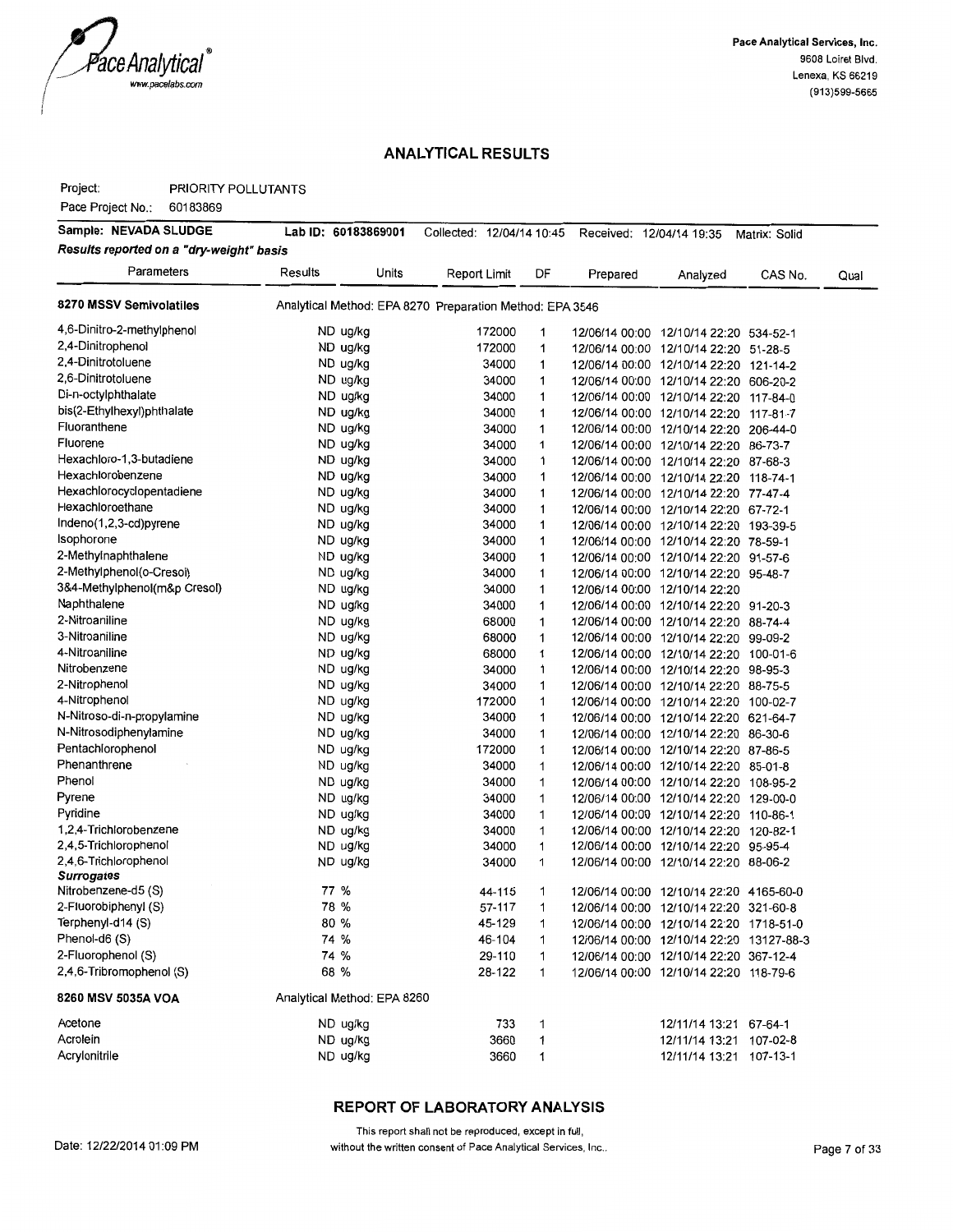

Project: PRIORITY POLLUTANTS

Pace Project No.: 60183869

| Sample: NEVADA SLUDGE                    | Lab ID: 60183869001         |       |              |     |              |          | Collected: 12/04/14 10:45 Received: 12/04/14 19:35 Matrix: Solid |         |      |
|------------------------------------------|-----------------------------|-------|--------------|-----|--------------|----------|------------------------------------------------------------------|---------|------|
| Results reported on a "dry-weight" basis |                             |       |              |     |              |          |                                                                  |         |      |
| Parameters                               | Results                     | Units | Report Limit |     | DF           | Prepared | Analyzed                                                         | CAS No. | Qual |
| 8260 MSV 5035A VOA                       | Analytical Method: EPA 8260 |       |              |     |              |          |                                                                  |         |      |
| Benzene                                  | ND ug/kg                    |       |              | 183 | 1            |          | 12/11/14 13:21 71-43-2                                           |         |      |
| Bromobenzene                             | ND ug/kg                    |       |              | 183 | $\mathbf{1}$ |          | 12/11/14 13:21 108-86-1                                          |         |      |
| Bromochloromethane                       | ND ug/kg                    |       |              | 183 | 1            |          | 12/11/14 13:21 74-97-5                                           |         |      |
| Bromodichloromethane                     | ND ug/kg                    |       |              | 183 | 1            |          | 12/11/14 13:21 75-27-4                                           |         |      |
| <b>Bromoform</b>                         | ND ug/kg                    |       |              | 183 | 1            |          | 12/11/14 13:21 75-25-2                                           |         |      |
| Bromomethane                             | ND ug/kg                    |       |              | 183 | 1            |          | 12/11/14 13:21 74-83-9                                           |         |      |
| 2-Butanone (MEK)                         | ND ug/kg                    |       |              | 366 | 1            |          | 12/11/14 13:21 78-93-3                                           |         |      |
| n-Butylbenzene                           | ND ug/kg                    |       |              | 183 | 1            |          | 12/11/14 13:21 104-51-8                                          |         |      |
| sec-Butylbenzene                         | ND ug/kg                    |       |              | 183 | 1            |          | 12/11/14 13:21 135-98-8                                          |         |      |
| tert-Butylbenzene                        | ND ug/kg                    |       |              | 183 | $\mathbf{1}$ |          | 12/11/14 13:21 98-06-6                                           |         |      |
| Carbon disulfide                         | ND ug/kg                    |       |              | 183 | 1            |          | 12/11/14 13:21 75-15-0                                           |         |      |
| Carbon tetrachloride                     | ND ug/kg                    |       |              | 183 | 1            |          | 12/11/14 13:21 56-23-5                                           |         |      |
| Chlorobenzene                            | ND ug/kg                    |       |              | 183 | 1            |          | 12/11/14 13:21 108-90-7                                          |         |      |
| Chloroethane                             | ND ug/kg                    |       |              | 183 | 1            |          | 12/11/14 13:21 75-00-3                                           |         |      |
| Chloroform                               | ND ug/kg                    |       |              | 183 | 1            |          | 12/11/14 13:21 67-66-3                                           |         |      |
| Chloromethane                            | ND ug/kg                    |       |              | 183 | 1            |          | 12/11/14 13:21 74-87-3                                           |         |      |
| 2-Chlorotoluene                          | ND ug/kg                    |       |              | 183 | 1            |          | 12/11/14 13:21 95-49-8                                           |         |      |
| 4-Chlorotoluene                          | ND ug/kg                    |       |              | 183 | 1            |          | 12/11/14 13:21 106-43-4                                          |         |      |
| 1,2-Dibromo-3-chloropropane              | ND ug/kg                    |       |              | 366 | 1            |          | 12/11/14 13:21 96-12-8                                           |         |      |
| Dibromochloromethane                     | ND ug/kg                    |       |              | 183 | 1            |          | 12/11/14 13:21 124-48-1                                          |         |      |
| 1,2-Dibromoethane (EDB)                  | ND ug/kg                    |       |              | 183 | 1            |          | 12/11/14 13:21 106-93-4                                          |         |      |
| Dibromomethane                           | ND ug/kg                    |       |              | 183 | 1            |          | 12/11/14 13:21 74-95-3                                           |         |      |
| 1,2-Dichlorobenzene                      | ND ug/kg                    |       |              | 183 | 1            |          | 12/11/14 13:21 95-50-1                                           |         |      |
| 1,3-Dichlorobenzene                      | ND ug/kg                    |       |              | 183 | 1            |          | 12/11/14 13:21 541-73-1                                          |         |      |
| 1,4-Dichlorobenzene                      | ND ug/kg                    |       |              | 183 | 1            |          | 12/11/14 13:21 106-46-7                                          |         |      |
| Dichlorodifluoromethane                  | ND ug/kg                    |       |              | 183 | 1            |          | 12/11/14 13:21 75-71-8                                           |         |      |
| 1,1-Dichloroethane                       | ND ug/kg                    |       |              | 183 | 1            |          | 12/11/14 13:21 75-34-3                                           |         |      |
| 1,2-Dichloroethane                       | ND ug/kg                    |       |              | 183 | 1            |          | 12/11/14 13:21 107-06-2                                          |         |      |
| 1,2-Dichloroethene (Total)               | ND ug/kg                    |       |              | 183 | 1            |          | 12/11/14 13:21 540-59-0                                          |         |      |
| 1,1-Dichloroethene                       | ND ug/kg                    |       |              | 183 | 1            |          | 12/11/14 13:21 75-35-4                                           |         |      |
| cis-1,2-Dichloroethene                   | ND ug/kg                    |       |              | 183 | 1            |          | 12/11/14 13:21 156-59-2                                          |         |      |
| trans-1.2-Dichloroethene                 | ND ug/kg                    |       |              | 183 | 1            |          | 12/11/14 13:21 156-60-5                                          |         |      |
| 1,2-Dichloropropane                      | ND ug/kg                    |       |              | 183 | 1            |          | 12/11/14 13:21 78-87-5                                           |         |      |
| 1,3-Dichloropropane                      | ND ug/kg                    |       |              | 183 | 1            |          | 12/11/14 13:21 142-28-9                                          |         |      |
| 2,2-Dichloropropane                      | ND ug/kg                    |       |              | 183 | 1            |          | 12/11/14 13:21 594-20-7                                          |         |      |
| 1,1-Dichloropropene                      | ND ug/kg                    |       |              | 183 | 1            |          | 12/11/14 13:21 563-58-6                                          |         |      |
| cis-1,3-Dichloropropene                  | ND ug/kg                    |       |              | 183 | 1            |          | 12/11/14 13:21 10061-01-5                                        |         |      |
| trans-1,3-Dichloropropene                | ND ug/kg                    |       |              | 183 | 1            |          | 12/11/14 13:21 10061-02-6                                        |         |      |
| Ethylbenzene                             | ND ug/kg                    |       |              | 183 | 1            |          | 12/11/14 13:21 100-41-4                                          |         |      |
| Hexachloro-1,3-butadiene                 | ND ug/kg                    |       |              | 183 | 1            |          | 12/11/14 13:21 87-68-3                                           |         |      |
| 2-Hexanone                               | ND ug/kg                    |       |              | 733 | 1            |          | 12/11/14 13:21 591-78-6                                          |         |      |
| Isopropylbenzene (Cumene)                | ND ug/kg                    |       |              | 183 | 1            |          | 12/11/14 13:21 98-82-8                                           |         |      |
| p-Isopropyltoluene                       | ND ug/kg                    |       |              | 183 | 1            |          | 12/11/14 13:21 99-87-6                                           |         |      |
| Methylene chloride                       | ND ug/kg                    |       |              | 183 | 1            |          | 12/11/14 13:21 75-09-2                                           |         |      |
| 4-Methyl-2-pentanone (MIBK)              | ND ug/kg                    |       |              | 366 | 1            |          | 12/11/14 13:21 108-10-1                                          |         |      |
| Methyl-tert-butyl ether                  | ND ug/kg                    |       |              | 183 | 1            |          | 12/11/14 13:21 1634-04-4                                         |         |      |

#### REPORT OF LABORATORY ANALYSIS

This report shall not be reproduced, except in full, without the written consent of Pace Analytical Services, Inc..